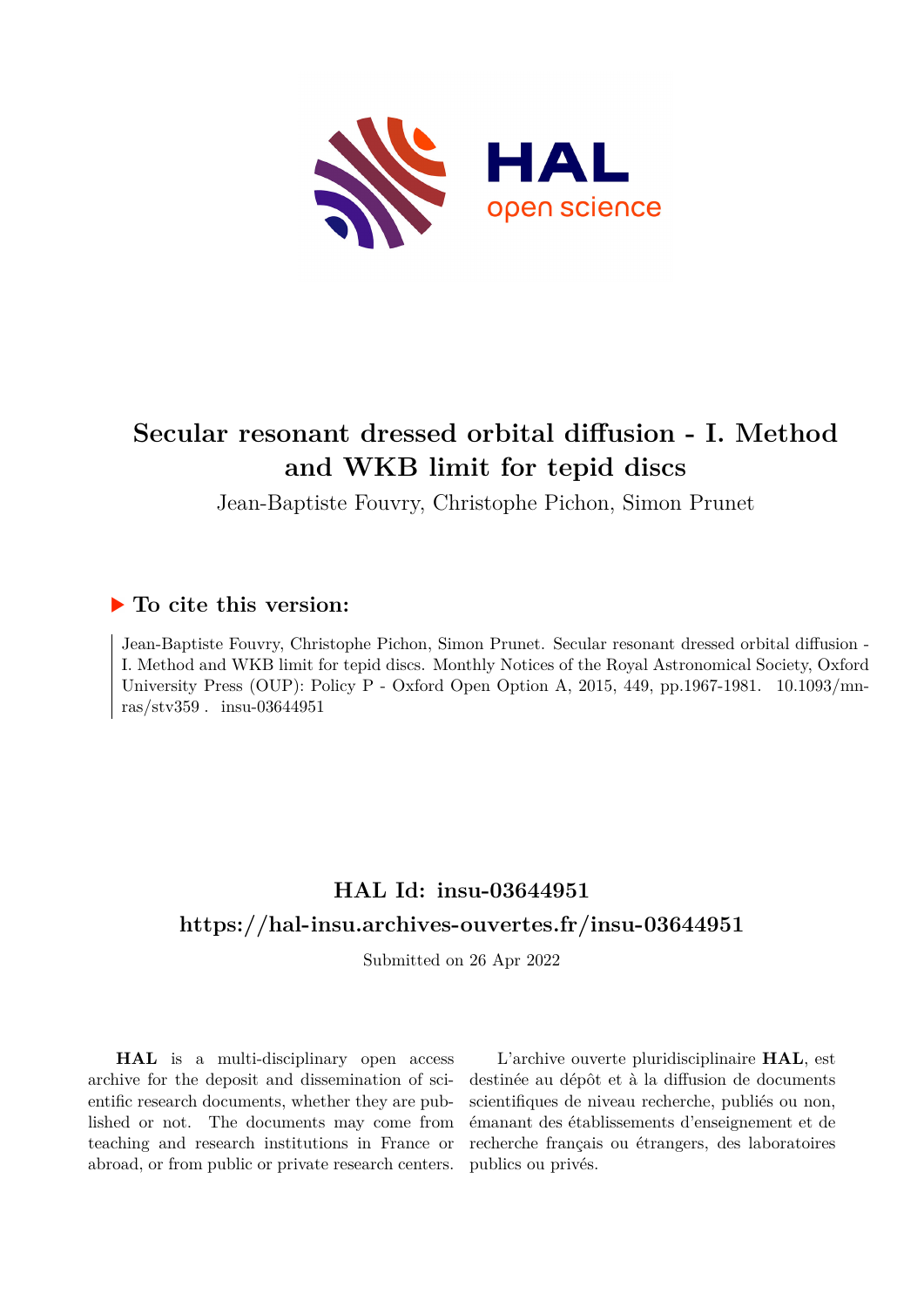# **Secular resonant dressed orbital diffusion – I. Method and WKB limit for tepid discs**

Jean-Baptiste Fouvry,  $1,2\star$  Christophe Pichon<sup>1,2,3</sup> and Simon Prunet<sup>1,2,4</sup>

<sup>1</sup> *Institut d'Astrophysique de Paris, CNRS (UMR7095), 98 bis Boulevard Arago, 75014 Paris, France* <sup>2</sup>*UPMC Univ. Paris 06, UMR7095, 98 bis Boulevard Arago, 75014 Paris, France*

<sup>3</sup>*Institute of Astronomy, University of Cambridge, Madingley Road, Cambridge CB3 0HA, UK*

<sup>4</sup>*CFHT Corporation, 65-1238 Mamalahoa Hwy, Kamuela, Hawaii 96743, USA*

Accepted 2015 February 17. Received 2015 January 29; in original form 2014 December 1

## **ABSTRACT**

The equation describing the secular diffusion of a self-gravitating collisionless system induced by an exterior perturbation is derived while assuming that the time-scale corresponding to secular evolution is much larger than that corresponding to the natural frequencies of the system. Its two-dimensional formulation for a tepid galactic disc is also derived using the epicyclic approximation. Its Wentzel-Kramers-Brillouin (WKB) limit is found while assuming that only tightly wound transient spirals are sustained by the disc. It yields a simple quadrature for the diffusion coefficients which provides a straightforward understanding of the loci of maximal diffusion within the disc.

**Key words:** diffusion – gravitation – galaxies: evolution – galaxies: kinematics and dynamics – galaxies: spiral.

#### **1 INTRODUCTION**

Understanding the secular dynamical evolution of galaxies over cosmic time has been a long standing subject of interest. Indeed, self-gravitating collisionless systems such as galaxies may, over cosmic times, change their kinematical structure as they respond secularly to their evolving environment, in a manner which depends both on their internal orbital structure, but also on how this structure resonates with its environment or with itself. It is therefore critical to distinguish in the physical properties of galaxies the contributions from the cosmic environment (nurture) and its induced perturbations from the ones coming from the intrinsic properties of the galaxies (nature). For thermodynamically improbable cold systems such as galactic discs, their gravitational susceptibility should also play a specific role which must be taken into account when studying their long-term evolution.

To tackle this question, one can rely on numerical *N*-body simulations of higher resolutions to take into account non-linear physical processes (e.g. Dubois et al. 2014) or perform idealized well-crafted numerical experiments (Sellwood & Athanassoula 1986; Earn & Sellwood 1995; Sellwood 2012). With such statistical investigations, one can assess the importance and the role of the orbital structure of a galactic disc to drive its secular evolution. Angleaction variables (Goldstein 1950; Born 1960; Binney & Tremaine 2008) and the matrix method (Kalnajs 1976) also allow us to take into account the self-gravitating amplification of such collisionless systems. From this analytical framework, one should therefore be able to derive flexible qualitative and quantitative equations describing the secular dynamics of discs, without relying on the implementation of the corresponding demanding numerical models.

This topic of secular evolution has been addressed via the dressed Fokker–Planck equation, where the source of secular evolution for a self-gravitating system is taken to be potential fluctuations from an external bath, e.g. corresponding to the cosmic environment. Binney & Lacey (1988) computed the first- and second-order diffusion coefficients describing the orbits deviation induced by fluctuations in the gravitational potential. Weinberg (1993) showed the importance of self-gravity on the non-local and collective relaxation of stellar systems. Weinberg (2001a,b) considered the dressed gravitational amplification of Poisson shot noise in stellar systems and the impact of the properties of the noise processes. Ma & Bertschinger (2004) used a quasi-linear approach to investigate dark matter diffusion induced by cosmological fluctuations. Pichon & Aubert (2006) sketched a time-decoupling approach to solve the collisionless Boltzmann equation and applied it to the statistical study of dynamical flows through dark matter haloes. Chavanis (2012a) considered the evolution of homogeneous collisionless systems forced by an external perturbation. Nardini et al. (2012) also considered the evolution of such long-range interacting systems when driven by external stochastic forces.

Using an argument based on time-scale decoupling inspired from Pichon & Aubert (2006), we present here a careful and detailed derivation of the secular resonant dressed orbital diffusion equation for a general collisionless self-gravitating system undergoing external perturbations<sup>1</sup>. We then develop this formalism for the secular

<sup>1</sup> We also recover a missing  $1/2$  factor absent from this previous work, due to an error in temporal integration bounds.

*<sup>-</sup>* E-mail: [fouvry@iap.fr](mailto:fouvry@iap.fr)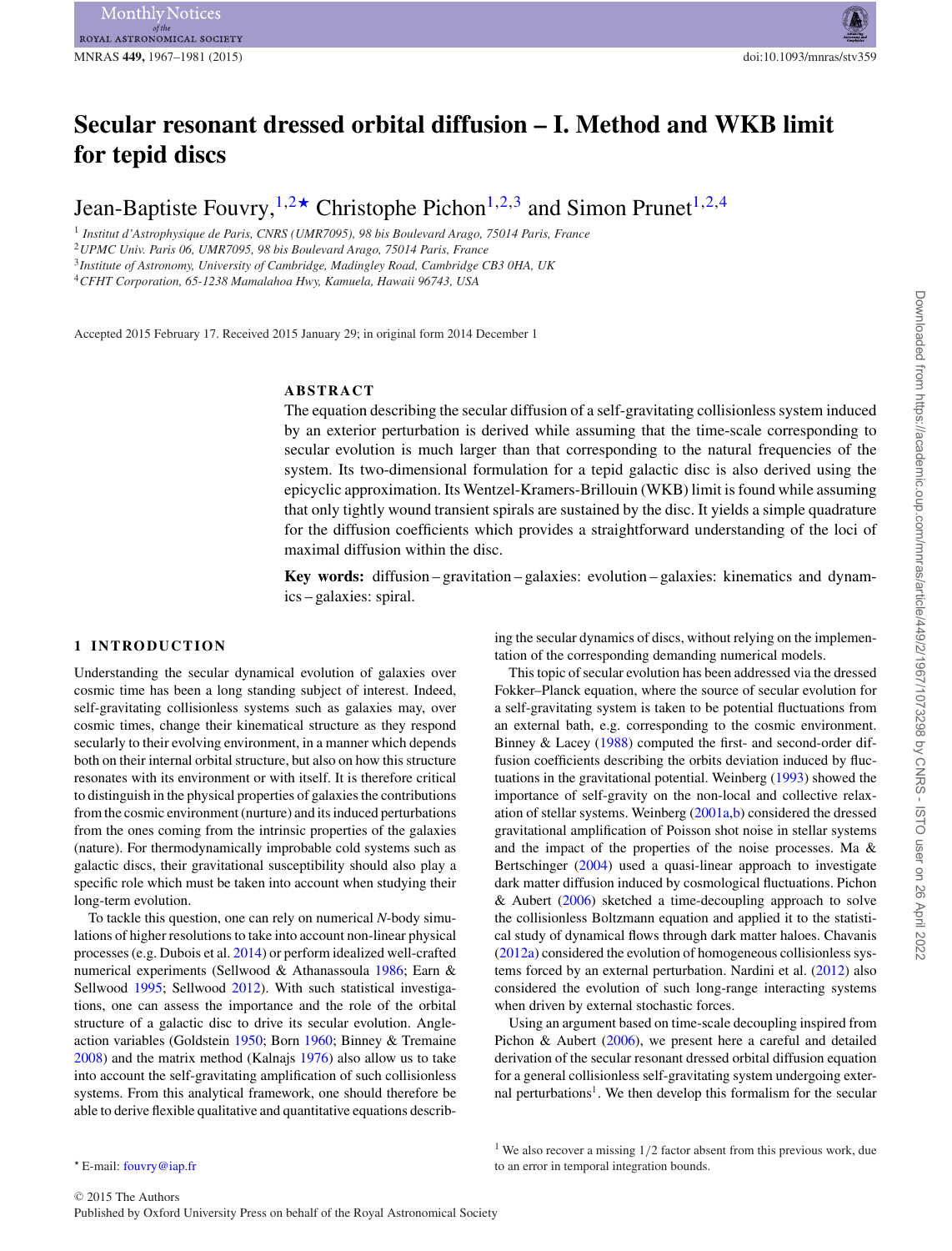evolution of an infinitely thin galactic disc. In order to circumvent the complex direct or analytical calculation of the modes of a galactic disc carried only for a small number of disc models (Zang 1976; Kalnajs 1977; Goodman 1988; Weinberg 1991; Vauterin & Dejonghe 1996; Pichon & Cannon 1997; Evans & Read 1998; Jalali & Hunter 2005), we then rely on the Wentzel-Kramers-Brillouin (WKB) approximation (Liouville 1837; Toomre 1964; Kalnajs 1965; Lin & Shu 1966) to obtain a tractable algebraic expression for both the gravitational susceptibility of the system and the associated diffusion coefficients. Within the realm of this approximation, which should apply to cold enough discs, the diffusion coefficient reduce to simple quadratures.

The paper is organized as follows. Section 2 presents a derivation of the general dressed Fokker–Planck equation for a perturbed self-gravitating collisionless system. Appendix A provides a complementary derivation based on Hamilton's equation, extending Binney & Lacey (1988) to self-gravitating systems. Section 3 focuses on razor thin axisymmetric galactic discs within the WKB approximation. Some of the underlying calculations are postponed to Appendices B and C. Finally, Section 4 wraps up.

#### **2 SECULAR DIFFUSION EQUATION**

The secular diffusion equation aims at describing the long-term aperiodic evolution of a self-gravitating collisionless system, perturbed by exterior potential fluctuations. A typical application for this formalism is the study of a galactic disc undergoing (cosmic) perturbations from its surrounding dark matter halo or the secular diffusion of accretion streams within the Galactic halo. We will suppose that the background gravitational potential of the system is stationary and integrable, so that we may always remap the usual phase-space coordinates  $(x, v)$  to the angle-action coordinates  $(\theta, J)$ . This is a strong assumption, as one could imagine situations where the secular evolution breaks symmetry warranting integrability. The angles *θ* are 2π-periodic, whereas the actions *J* are conserved for a few dynamical times and secularly drift with cosmic time.

#### **2.1 Evolution equations**

We consider a stationary Hamiltonian  $H_0(\mathbf{J})$ , associated with a stationary background gravitational potential  $\psi_0$ . We also consider a quasi-stationary distribution function  $F_0(\boldsymbol{J}, t)$ , which, at fixed secular time, only depends on the actions thanks to Jeans theorem (Jeans 1915). Finally, we suppose that an exterior source is perturbing this stationary system, so that we can expand the distribution function and the Hamiltonian of the system as

$$
\begin{cases}\nF(\mathbf{J}, \boldsymbol{\theta}, t) = F_0(\mathbf{J}, t) + f(\mathbf{J}, \boldsymbol{\theta}, t), \\
H(\mathbf{J}, \boldsymbol{\theta}, t) = H_0(\mathbf{J}) + \psi^e(\mathbf{J}, \boldsymbol{\theta}, t) + \psi^s(\mathbf{J}, \boldsymbol{\theta}, t),\n\end{cases}
$$
\n(1)

where *f* is the perturbation of the distribution function,  $\psi^e$  is the perturbing *exterior* potential generated by the exterior source, and *ψ*<sup>s</sup> is the *self-response* from the system induced by its self-gravity. This decomposition now involves two main temporal scales. The shortest scale is the fluctuation time-scale, during which  $F_0(\boldsymbol{J})$ may be considered constant. The longest time-scale corresponds to the secular evolution time-scale. The perturbations are supposed to be small so that  $f \ll F_0$  and  $\psi^e$ ,  $\psi^s \ll \psi_0$ . The evolution of the collisionless system is then driven by Boltzmann collisionless the collisionless system is then driven by Boltzmann collisionless equation which reads

$$
\frac{\mathrm{d}F}{\mathrm{d}t} = \frac{\partial F}{\partial t} + \{H, F\} = 0,\tag{2}
$$

where  $\{H, F\}$  is the Poisson bracket. Injecting the decomposition from equation (1) in Boltzmann's equation (2), we obtain

$$
0 = \frac{\partial F_0}{\partial t} + \frac{\partial f}{\partial t} - \left[ \frac{\partial \psi^e}{\partial \theta} + \frac{\partial \psi^s}{\partial \theta} \right] \cdot \frac{\partial F_0}{\partial J} - \left[ \frac{\partial \psi^e}{\partial \theta} + \frac{\partial \psi^s}{\partial \theta} \right] \cdot \frac{\partial f}{\partial J}
$$

$$
+ \Omega \cdot \frac{\partial f}{\partial \theta} + \left[ \frac{\partial \psi^e}{\partial J} + \frac{\partial \psi^s}{\partial J} \right] \cdot \frac{\partial f}{\partial \theta}, \tag{3}
$$

where we have defined the frequencies of the motion on the actiontorii as

$$
\dot{\theta} = \Omega = \frac{\partial H_0}{\partial J}.
$$
\n(4)

In order to derive the corresponding secular equation, we perform an angle-average on  $\theta$  of equation (3). All terms involving a single derivation <sup>∂</sup>*/*∂*<sup>θ</sup>* are equal to 0, since the angles *<sup>θ</sup>* are 2π-periodic. Moreover, we have  $\int_{\theta} d\theta f = 0$ , because all the variations independent of  $\theta$  are included in  $F_0(I, t)$  As  $F_0$  is independent of  $\theta$  we dent of  $\theta$  are included in  $F_0(\mathbf{J}, t)$ . As  $F_0$  is independent of  $\theta$ , we obtain

$$
\frac{\partial F_0}{\partial t} = \frac{1}{(2\pi)^d} \int d\theta \left[ \frac{\partial \psi^e}{\partial \theta} + \frac{\partial \psi^s}{\partial \theta} \right] \cdot \frac{\partial f}{\partial J} \n- \frac{1}{(2\pi)^d} \int d\theta \left[ \frac{\partial \psi^e}{\partial J} + \frac{\partial \psi^s}{\partial J} \right] \cdot \frac{\partial f}{\partial \theta},
$$
\n(5)

where d is the dimension of the physical space. Using Schwartz theorem, this secular diffusion equation can be written under the shorter form

$$
\frac{\partial F_0}{\partial t} = \frac{1}{(2\pi)^d} \frac{\partial}{\partial \mathbf{J}} \cdot \left[ \int d\boldsymbol{\theta} \, f \, \frac{\partial [\psi^e + \psi^s]}{\partial \boldsymbol{\theta}} \right]. \tag{6}
$$

Equation (6), written as the divergence of a flux, emphasizes the fact that during orbital diffusion the total number of stars is strictly conserved. Recalling that  $f \ll F_0$  and  $\psi^e$ ,  $\psi^s \ll \psi_0$ , the secular evolution equation (6) shows that  $\partial F_0/\partial t$  is in fact a second-order evolution equation (6) shows that <sup>∂</sup>*F*<sup>0</sup>*/*∂*<sup>t</sup>* is in fact a second-order term.

Correspondingly, keeping only first-order terms in equation (3), we obtain the second diffusion equation for the short time-scale, which reads

$$
\frac{\partial f}{\partial t} + \mathbf{\Omega} \cdot \frac{\partial f}{\partial \theta} - \frac{\partial F_0}{\partial \mathbf{J}} \cdot \frac{\partial [\psi^e + \psi^s]}{\partial \theta} = 0. \tag{7}
$$

This equation describes the evolution of the perturbation distribution function *f* on the fast fluctuating time-scale. On such time-scales, ∂*F*<sub>0</sub>/∂*J* will be considered as independent of *t*. The next step is to study the fast fluctuating equation (7), whose solutions will allow us to estimate the diffusion coefficients for the secular evolution given by equation (6) and describe the diffusion of the quasi-stationary distribution function  $F_0$  in action-space.

#### **2.2 Fourier expansion**

One of the many assets of the angle-action variables is that the angles  $\theta$  are  $2\pi$ -periodic allowing us to perform discrete Fourier expansions with respect to these variables. We define the Fourier transform in angles of a function  $X(\theta, \mathbf{J})$  as

$$
\begin{cases}\nX(\theta, \mathbf{J}) = \sum_{m \in \mathbb{Z}^d} X_m(\mathbf{J}) e^{im \cdot \theta}, \\
X_m(\mathbf{J}) = \frac{1}{(2\pi)^d} \int d\theta \, X(\theta, \mathbf{J}) e^{-im \cdot \theta}.\n\end{cases}
$$
\n(8)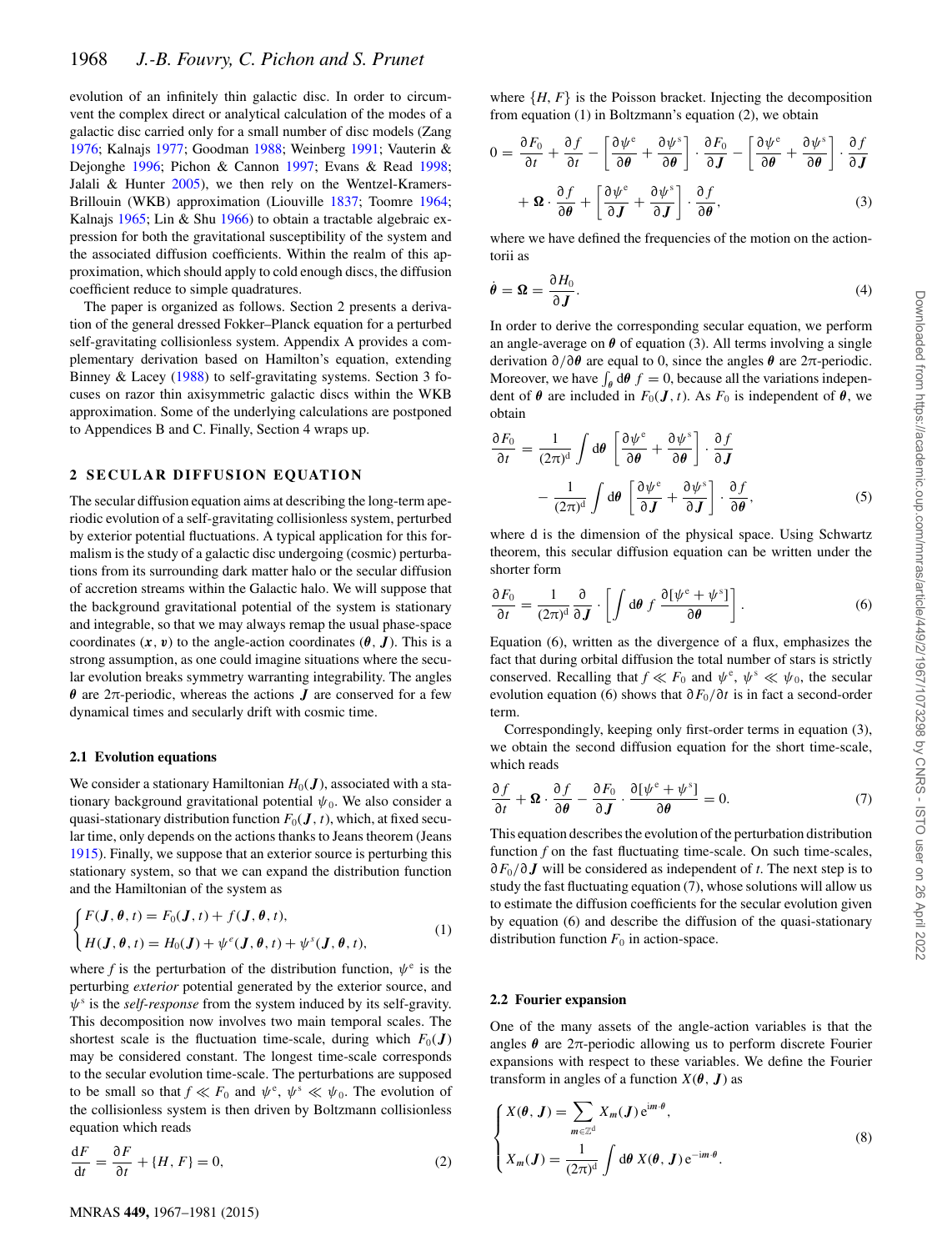Thanks to this transformation, the evolution equation (7) takes the form

$$
\frac{\partial f_m}{\partial t} + \mathbf{i}m \cdot \mathbf{\Omega} f_m - \mathbf{i}m \cdot \frac{\partial F_0}{\partial J} \left[ \psi_m^e + \psi_m^s \right] = 0. \tag{9}
$$

 $\partial t$   $\partial J$ <sup>[ $\cdots$  *m*</sup>] pling and *push* the secular time to infinity. As a consequence, in the upcoming calculations, we will suppose that  $\partial F_0 / \partial J = \text{cst. For-}$ getting transient terms and bringing the initial time to  $-\infty$ , to focus only on the forced regime, the equation (9) can be solved explicitly, leading to

$$
f_m(\boldsymbol{J},t) = \int_{-\infty}^t \mathrm{d}\tau \, \mathrm{e}^{-\mathrm{i}m\cdot\Omega(t-\tau)} \mathrm{i}m \cdot \frac{\partial F_0}{\partial \boldsymbol{J}} \left[ \psi_m^\mathrm{e} + \psi_m^\mathrm{s} \right] (\boldsymbol{J},\tau). \tag{10}
$$

We define the temporal Fourier transform as

$$
\begin{cases}\n\hat{f}(\omega) = \int_{-\infty}^{+\infty} dt f(t) e^{i\omega t}, \\
f(t) = \frac{1}{2\pi} \int_{-\infty}^{+\infty} d\omega \,\hat{f}(\omega) e^{-i\omega t}.\n\end{cases}
$$
\n(11)

Taking the Fourier transform of equation (9) at the frequency *ω*, one can write

$$
\widehat{f}_m(\boldsymbol{J},\omega) = -\frac{\boldsymbol{m} \cdot \partial F_0/\partial \boldsymbol{J}}{\omega - \boldsymbol{m} \cdot \Omega} \left[ \widehat{\psi^c}_m(\boldsymbol{J},\omega) + \widehat{\psi^s}_m(\boldsymbol{J},\omega) \right]. \tag{12}
$$

#### **2.3 Matrix method**

An important property of this self-gravitating system is that the perturbed distribution function *f* is consistent with the self-gravitating potential  $\psi^s$  and its associated density  $\rho^s$ , so that we have

$$
\rho^{s}(\mathbf{x}, t) = \int \mathrm{d}\mathbf{v} \, f(\mathbf{x}, \mathbf{v}, t) = \sum_{m} \int \mathrm{d}\mathbf{v} \, f_{m}(\mathbf{J}, t) \, \mathrm{e}^{\mathrm{i}m \cdot \theta}.
$$
 (13)

In order to simplify further equation (13), we follow Kalnajs matrix method (Kalnajs 1976) and introduce a complete biorthonormal basis of potentials and densities  $\psi^{(p)}(x)$  and  $\rho^{(p)}(x)$ , such that

$$
\begin{cases} \nabla^2 \psi^{(p)} = 4\pi G \rho^{(p)}, \\ \int d\mathbf{x} \left[ \psi^{(p)}(\mathbf{x}) \right]^* \rho^{(q)}(\mathbf{x}) = -\delta_p^q. \end{cases} \tag{14}
$$

On such a basis, we can write the exterior and the self-potentials as

$$
\begin{cases}\n\psi^s(\mathbf{x}, t) = \sum_{p \in \mathbb{N}} a_p(t) \, \psi^{(p)}(\mathbf{x}), \\
\psi^e(\mathbf{x}, t) = \sum_{p \in \mathbb{N}} b_p(t) \, \psi^{(p)}(\mathbf{x}).\n\end{cases} \tag{15}
$$

The linearity of Poisson's equation ensures that this decomposition translates into  $\rho^s(\mathbf{x}, t) = \sum_p a_p(t) \rho^{(p)}(\mathbf{x})$ . Using the biorthogonal-<br>ity of the besis, we multiply equation (13) by  $\Gamma^{(p)}(\mathbf{x})$ <sup>1</sup> and inte ity of the basis, we multiply equation (13) by  $[\psi^{(p)}(\mathbf{x})]^*$  and inte-<br>grate over all positions to obtain grate over all positions to obtain

$$
a_p(t) = -\sum_m \int \mathrm{d}\mathbf{x} \, \mathrm{d}\mathbf{v} \, f_m(\mathbf{J}, t) \, \mathrm{e}^{\mathrm{i}m \cdot \theta} \left[ \psi^{(p)}(\mathbf{x}) \right]^* . \tag{16}
$$

#### **2.4 Response matrix and self-consistency**

As the transformation  $(x, v) \mapsto (\theta, J)$  is canonical, we have  $dx dv = d\theta dJ$ . The integration on  $\theta$  in equation (16) is straightforward since only  $[\psi^{(p)}(x)]^* e^{im \theta}$  depends on it, so that it becomes

$$
a_p(t) = -(2\pi)^d \sum_m \int \mathrm{d} \mathbf{J} \, f_m(\mathbf{J}, t) \, [\psi_m^{(p)}(\mathbf{J})]^*.
$$
 (17)

Using the expression (12) and taking the temporal Fourier transform of equation (17) at the frequency  $\omega$ , one obtains

$$
\widehat{a}_p(\omega) = (2\pi)^d \sum_q \left[ \widehat{a}_q(\omega) + \widehat{b}_q(\omega) \right]
$$

$$
\times \sum_m \int dJ \frac{\mathbf{m} \cdot \partial F_0}{\omega - \mathbf{m} \cdot \mathbf{\Omega}} \left[ \psi_m^{(p)}(\mathbf{J}) \right]^* \psi_m^{(q)}(\mathbf{J}). \tag{18}
$$

We define the response matrix of the system **M** as

$$
\widehat{\mathbf{M}}_{pq}(\omega) = (2\pi)^d \sum_{m} \int dJ \frac{\mathbf{m} \cdot \partial F_0/\partial J}{\omega - \mathbf{m} \cdot \Omega} [\psi_m^{(p)}(J)]^* \psi_m^{(q)}(J), \quad (19)
$$

where one must note that the response matrix depends only on the initial equilibrium state of the disc, since <sup>∂</sup>*F*<sup>0</sup>*/*<sup>∂</sup> *<sup>J</sup>* evolves only on the secular scale, the perturbing and self-gravitating potentials are absent, and the basis elements  $\psi^{(p)}$  are chosen once for all. Finally, in order to shorten the notations, the amplitudes of the self- and exterior potentials are defined as  $a(t) = (a_1(t), \ldots, a_n(t), \ldots)$  and  **Thanks to these notations, one can** simplify equation (18), and rewrite it under the form

$$
\widehat{\boldsymbol{a}}(\omega) + \widehat{\boldsymbol{b}}(\omega) = \left[ \mathbf{I} - \widehat{\mathbf{M}}(\omega) \right]^{-1} \cdot \widehat{\boldsymbol{b}}(\omega). \tag{20}
$$

One should note that the matrix  $[I - \hat{M}]$  is invertible only if the self-gravitating system is linearly stable so that all the eigenvalues of **<sup>M</sup>** are assumed to be strictly smaller than 1 for all values of *ω*.

#### **2.5 Diffusion coefficients**

The amplification relation (20) corresponds to the short time-scale (dynamical) response of the system, driven by the evolution equation (7). We will now describe the impact of these solutions on the long time-scale diffusion equation given by equation (6). Starting from equation (6), one has to evaluate an expression of the form

$$
\frac{1}{(2\pi)^d} \int d\theta \ f(\mathbf{J}, \theta, t) \frac{\partial [\psi^e + \psi^s]}{\partial \theta}
$$

$$
= \frac{1}{(2\pi)^d} \sum_{m_1, m_2} \int d\theta \ f_{m_1} i \mathbf{m}_2 \left[ \psi_{m_2}^e + \psi_{m_2}^s \right] e^{i(m_1 + m_2)\cdot \theta}. \tag{21}
$$

Here, only terms with  $m_1 = -m_2$  are different from 0. Using equation (10) and the fact that  $\psi_{-m} = \psi_m^*$ , we can finally rewrite the diffusion equation (6) under the form diffusion equation (6) under the form

$$
\frac{\partial F_0}{\partial t} = \sum_m \boldsymbol{m} \cdot \frac{\partial}{\partial \boldsymbol{J}} \left[ D_m(\boldsymbol{J}) \boldsymbol{m} \cdot \frac{\partial F_0}{\partial \boldsymbol{J}} \right],
$$
 (22)

where the anisotropic diffusion coefficients  $D_m(\mathbf{J})$  are given by<br> $D_m(\mathbf{J}, t) = [\psi_{m}^{e,*}( \mathbf{J}, t) + \psi_{m}^{e,*}( \mathbf{J}, t)]$ 

$$
D_m(\boldsymbol{J}, t) = \left[ \psi_m^{\varepsilon*}(\boldsymbol{J}, t) + \psi_m^{\varepsilon*}(\boldsymbol{J}, t) \right]
$$

$$
\times \int_{-\infty}^t \mathrm{d}\tau \, \mathrm{e}^{-\mathrm{i}m \cdot \Omega(t-\tau)} \left[ \psi_m^{\varepsilon}(\boldsymbol{J}, \tau) + \psi_m^{\varepsilon}(\boldsymbol{J}, \tau) \right]. \tag{23}
$$

Note that equation (22) can be re-arranged as

$$
\frac{\partial F_0}{\partial t} = \frac{\partial}{\partial J} \cdot \left[ \mathbf{D}(J) \cdot \frac{\partial F_0}{\partial J} \right], \text{ with } \mathbf{D}(J) = \sum_m D_m(J) m \otimes m,
$$

an anisotropic tensor diffusion matrix. Using the basis decomposition introduced in equation (15), the diffusion coefficients from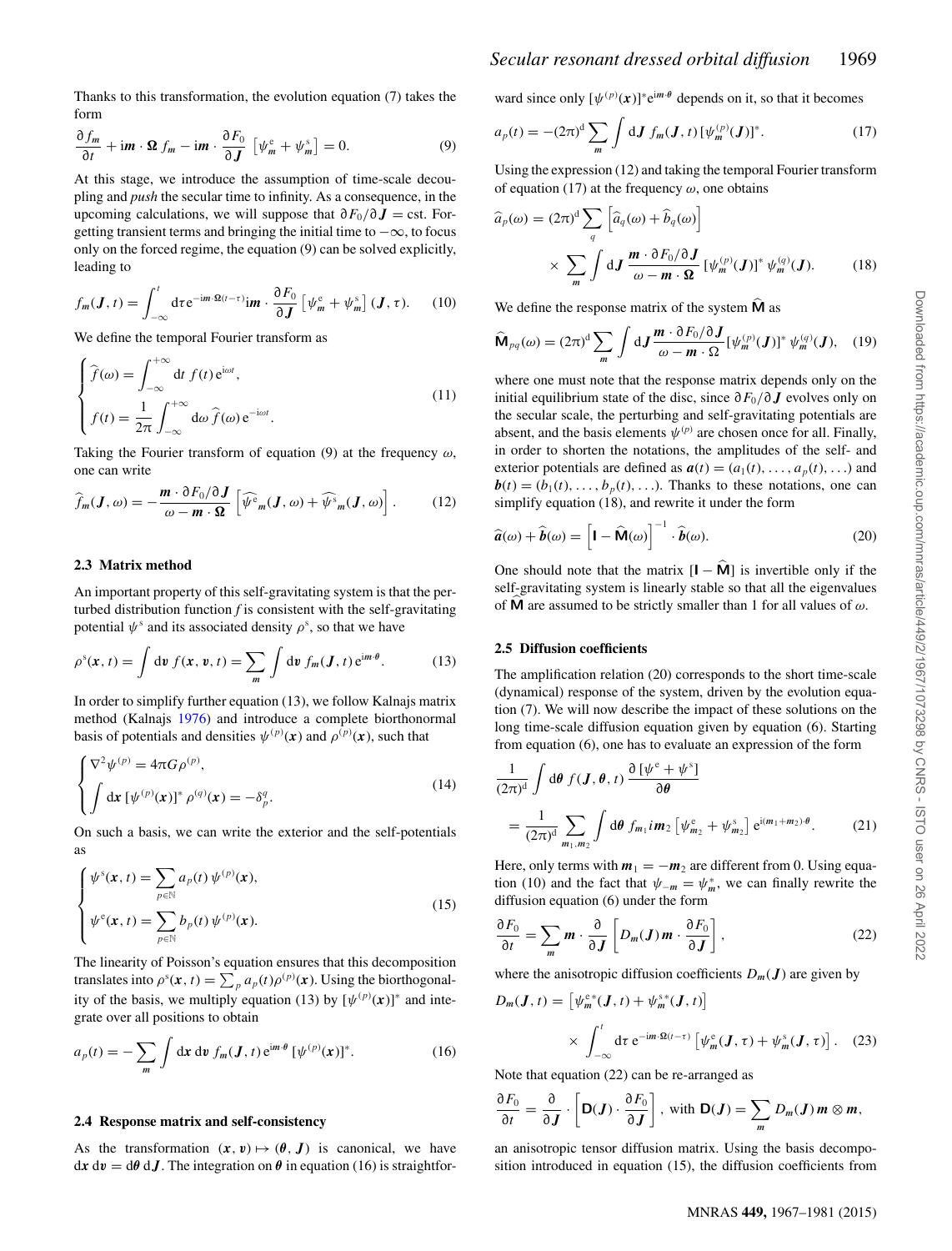equation (23) take the form

$$
D_m(\mathbf{J}, t) = \sum_{p,q} \psi_m^{(p)} \psi_m^{(q)*} \left[ a_q^*(t) + b_q^*(t) \right]
$$
  
 
$$
\times \int_{-\infty}^t \mathrm{d}\tau \, \mathrm{e}^{-\mathrm{i}m \cdot \Omega(t-\tau)} \left[ a_p(\tau) + b_p(\tau) \right]. \tag{24}
$$

Expressing the temporal coefficients  $a_p(t)$  and  $b_p(t)$  via their Fourier transforms, we obtain

$$
D_m(\boldsymbol{J}, t) = \frac{1}{(2\pi)^2} \sum_{p,q} \psi_m^{(p)} \psi_m^{(q)*} \int d\omega \Big[ a_q^* + b_q^* \Big] (\omega) e^{i\omega t}
$$
  
 
$$
\times \int_{-\infty}^t d\tau e^{-im \cdot \Omega(t-\tau)} \int d\omega' [a_p + b_p] (\omega') e^{-i\omega' \tau} .
$$
 (25)

The amplification relation (20) allows us to rewrite equation (25) as

$$
D_m(\mathbf{J}, t)
$$
\n
$$
= \frac{1}{(2\pi)^2} \sum_{p,q} \sum_{p_1,q_1} \psi_m^{(p)} \psi_m^{(q)*} \int d\omega \, e^{i\omega t} \left[ \left[ \mathbf{I} - \widehat{\mathbf{M}}(\omega) \right]_{qq_1}^{-1} \right]^* \widehat{b}_{q_1}^*(\omega)
$$
\n
$$
\times \int_{-\infty}^t d\tau \, e^{-im \cdot \mathbf{\Omega}(t-\tau)} \int d\omega' e^{-i\omega'\tau} \left[ \mathbf{I} - \widehat{\mathbf{M}}(\omega') \right]_{pp_1}^{-1} \widehat{b}_{p_1}(\omega'). \tag{26}
$$

#### **2.6 Statistical expectation**

The final stage of the derivation is to introduce the statistics of the external perturbations. Indeed, our previous calculation corresponds to the response of the system to a *given* particular perturbation history:  $t \mapsto b(t)$ . Let us now denote the ensemble average operation on such different realizations as  $\langle . \rangle$ . As the global underlying background gravitational potential is assumed to be stationary, the mapping  $(x, v) \mapsto (\theta, J)$  remains the same for the different realizations, so that the operations of derivation or integration with respect to *θ* and *J* commute with the ensemble average. The diffusion equation (22), when ensemble averaged, takes the form

$$
\frac{\partial \langle F_0 \rangle}{\partial t} = \sum_m m \cdot \frac{\partial}{\partial J} \left[ \left\langle D_m(J) \, m \cdot \frac{\partial F_0}{\partial J} \right\rangle \right]. \tag{27}
$$

A priori, the gradient <sup>∂</sup>*F*<sup>0</sup>*/*<sup>∂</sup> *<sup>J</sup>*, cannot be taken out of the ensemble average operation. However, we intend to describe the effect of an averaged fluctuation on a given  $F_0$  representing a mean disc. Then, one may assume that the quasi-stationary distribution function  $F_0$ , its gradients and therefore the response matrix  $\hat{M}$  do not change significantly from one realization to another, so that they can be taken out of the ensemble average operation. This means that we assume there exists a mean response for the secular distribution,  $F_0 = \langle F_0 \rangle$ , de-correlated from the perturbations, so that we have  $\langle D_m(\mathbf{J}) \mathbf{m} \cdot \partial F_0 / \partial \mathbf{J} \rangle = \langle D_m(\mathbf{J}) \rangle \mathbf{m} \cdot \partial F_0 / \partial \mathbf{J}$ . We also suppose that the time evolution of the exterior perturbing potential is stationary and therefore introduce the corresponding temporal autocorrelation function defined as

$$
\mathbf{C}_{kl}(t_1 - t_2) = \langle b_k(t_1) b_l^*(t_2) \rangle, \tag{28}
$$

where the exterior perturbation is also assumed to be of zero mean. The autocorrelation  $C$  connects the temporal coefficients  $\boldsymbol{b}$ , whereas the diffusion coefficients from equation (26) involve the Fourier transformed ones  $\hat{b}$ , so that one needs to compute  $\left\langle \hat{b}_k(\omega)\hat{b}_l^*(\omega') \right\rangle$ .

One can straightforwardly show that

$$
\left\langle \widehat{b}_{k}(\omega)\widehat{b}_{l}^{*}(\omega')\right\rangle = 2\pi\delta_{\mathrm{D}}(\omega-\omega')\widehat{\mathbf{C}}_{kl}(\omega),\tag{29}
$$

where  $\hat{C}$  is the temporal Fourier transform of the autocorrelation of the external potential. Using this result in the ensemble averaged expression (26) yields

$$
\langle D_m(\mathbf{J}, t) \rangle = \frac{1}{2\pi} \sum_{p,q} \psi_m^{(p)} \psi_m^{(q)*} \int d\omega \int_{-\infty}^0 d\tau' e^{-i(\omega - m \cdot \Omega)\tau'}
$$

$$
\times \left[ [\mathbf{I} - \widehat{\mathbf{M}}]^{-1} \cdot \widehat{\mathbf{C}} \cdot [\mathbf{I} - \widehat{\mathbf{M}}]^{-1} \right]_{pq} (\omega), \tag{30}
$$

where we performed the change of variables  $\tau' = \tau - t$ . One should note that when ensemble averaged, the diffusion coefficients are (explicitly) independent of  $t<sup>2</sup>$ . In order to shorten temporarily the notations, we introduce  $\mathbf{L} = [\mathbf{I} - \mathbf{M}]^{-1} \cdot \mathbf{C} \cdot [\mathbf{I} - \mathbf{M}]^{-1}$ . In equation (30), one has to evaluate an expression of the form

$$
\frac{1}{2\pi} \int_{-\infty}^{+\infty} d\omega \, \widehat{\mathbf{L}}(\omega) \int_{-\infty}^{0} d\tau' e^{-i(\omega - m \cdot \Omega)\tau'} = \frac{i}{2\pi} \int_{-\infty}^{+\infty} d\omega \, \frac{\widehat{\mathbf{L}}(\omega)}{\omega - m \cdot \Omega},\tag{31}
$$

where in the integration over  $\tau'$  we only kept the term for  $\tau' = 0$ , by adding an imaginary part to the frequency  $\omega$  so that  $\omega = \omega + i0^+,$ ensuring the convergence for  $\tau' \rightarrow -\infty$ . The remaining integral over *ω* can be evaluated using Plemelj formula

$$
\frac{1}{x \pm i0^{+}} = \mathcal{P}\left(\frac{1}{x}\right) \mp i\pi\delta_{D}(x),
$$
 (32)  
where  $\mathcal{P}$  denotes Cauchy principal value. Therefore, equation (31)

becomes

$$
(31) \propto \frac{i}{2\pi} \mathcal{P} \int_{-\infty}^{+\infty} d\omega \, \frac{\widehat{\mathbf{L}}(\omega)}{\omega - \mathbf{m} \cdot \mathbf{\Omega}} + \frac{1}{2} \, \widehat{\mathbf{L}}(\mathbf{m} \cdot \mathbf{\Omega}).
$$

The final step of the derivation is to show that the principal value term present in equation (33) has no impact on the secular diffusion. Indeed, using the expression (23) of the diffusion coefficients, one can show that they satisfy  $D_{-m}(J) = D_m^*(J)$ . As a consequence, as we are summing on all the modes *m* the diffusion equation (22) as we are summing on all the modes *m*, the diffusion equation (22) may be rewritten under the form

$$
\frac{\partial F_0}{\partial t} = \sum_m \boldsymbol{m} \cdot \frac{\partial}{\partial \boldsymbol{J}} \left[ \text{Re} \left[ D_m(\boldsymbol{J}) \right] \boldsymbol{m} \cdot \frac{\partial F_0}{\partial \boldsymbol{J}} \right]. \tag{34}
$$

From equations (19) and (28), we know that the response matrix and the autocorrelation matrix are hermitian so that  $\hat{\mathbf{M}}^* = \hat{\mathbf{M}}^t$  and  $\hat{\mathbf{C}}^* = \hat{\mathbf{C}}^T$ . As a consequence, the matrix  $\hat{\mathbf{L}}$  is also hermitian. Since  $Re(D_m) = (D_m + D_m^*)/2$ , starting from equation (33), we immedi-<br>ately obtain ately obtain

$$
\langle \operatorname{Re} \left[ D_m(\boldsymbol{J}) \right] \rangle
$$
  
=  $\frac{1}{2} \sum_{p,q} \psi_m^{(p)} \psi_m^{(q)*} \left[ [\mathbf{I} - \widehat{\mathbf{M}}]^{-1} \cdot \widehat{\mathbf{C}} \cdot [\mathbf{I} - \widehat{\mathbf{M}}]^{-1} \right]_{pq} (\boldsymbol{m} \cdot \boldsymbol{\Omega}),$  (35)

so that the full secular diffusion equation takes the form

$$
\frac{\partial F_0}{\partial t} = \sum_m \boldsymbol{m} \cdot \frac{\partial}{\partial \boldsymbol{J}} \left[ \boldsymbol{m} \cdot \frac{\partial F_0}{\partial \boldsymbol{J}} \sum_{p,q} \frac{1}{2} \psi_m^{(p)}(\boldsymbol{J}) \psi_m^{(q)*}(\boldsymbol{J}) \right] \times \left[ [\mathbf{I} - \widehat{\mathbf{M}}]^{-1} \cdot \widehat{\mathbf{C}} \cdot [\mathbf{I} - \widehat{\mathbf{M}}]^{-1} \right]_{pq} (\boldsymbol{m} \cdot \boldsymbol{\Omega}) \right]. \tag{36}
$$

<sup>&</sup>lt;sup>2</sup> Though they depend on the secular time-scale via the variation of  $F$  in  $\hat{M}$ .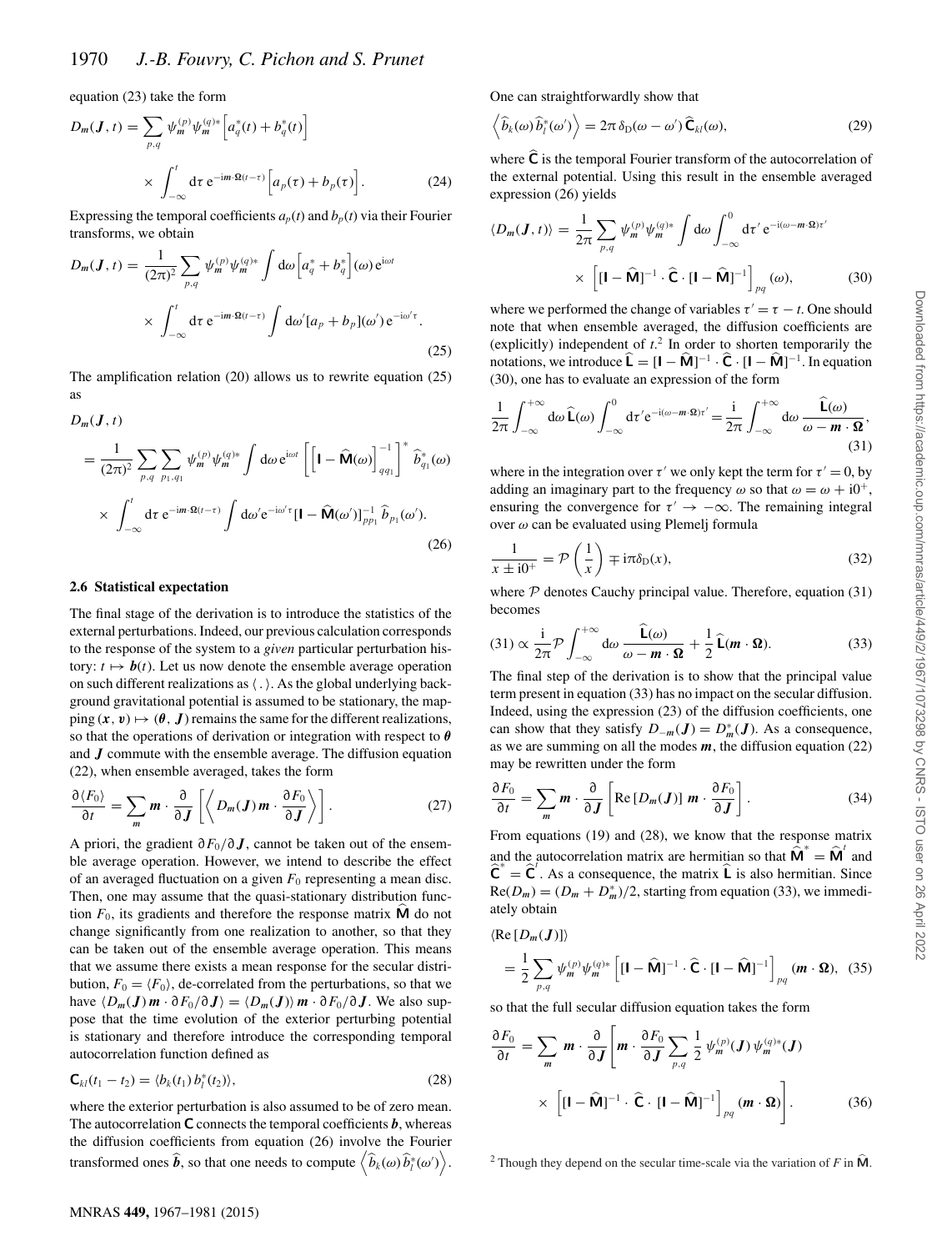Equation (36) is the main result of this section. In Appendix A, we present an alternative derivation of these diffusion coefficients based on Hamilton's equations from which we recover the exact same diffusion equation. The 1*/*2 factor recovered via these two complementary approaches was skipped in the calculation presented in Pichon & Aubert (2006), because of an error in the bounds of half-temporal integrations, similar to the one present in equation (31). This derivation is valid in any dimensions, provided the underlying system is integrable. One may also note that in the homogeneous limit, equation (36) reduces to the secular diffusion equation obtained in Chavanis (2012a, 2013). In the next section, we will restrict ourselves to 2D configurations and make further assumptions in order to simplify equation (35) into a one-dimensional quadrature.

### **3 THIN TEPID DISCS AND WKB LIMIT**

One difficulty for the implementation of the secular diffusion equation (36) is to simultaneously have an explicit mapping  $(x, v) \mapsto (\theta, J)$  to the angle-actions coordinates, and be able to evaluate the diffusion coefficients given by equation (35), which require to invert the response matrix  $[I - \hat{M}]$ . In order to deal with the *non-locality* of Poisson's equation, we also have to explicitly introduce potential basis elements,  $\psi^{(p)}$ , as in equation (14), to compute the response matrix from equation (19). To ease these calculations the response matrix from equation (19). To ease these calculations in a 2D axisymmetric disc, one may rely on the WKB assumption (Liouville 1837; Toomre 1964; Kalnajs 1965; Lin & Shu 1966; Palmer, Papaloizou & Allen 1989), which assumes that the perturbations and self-responses will take the form of tightly wound spirals, which in turn allows us to write Poisson's equation *locally*. Considering only such perturbations sums up to introducing basis elements with specific properties as detailed later on.

#### **3.1 Epicyclic approximation and isothermal DF**

In order to explicitly build up a mapping  $(x, v) \mapsto (\theta, J)$  for an axisymmetric disc, we assume that the disc is sufficiently cold and therefore rely on the so-called epicyclic approximation.

The natural coordinates for an axisymmetric galactic disc are the polar coordinates  $(R, \phi)$ , with their associated momenta  $(p_R, p_\phi)$ . Within such coordinates, the stationary Hamiltonian of the system reads

$$
H_0(R, \phi, p_R, p_{\phi}) = \frac{1}{2} \left[ p_R^2 + \frac{p_{\phi}^2}{R^2} \right] + \psi_0(R), \tag{37}
$$

where  $\psi_0$  is the axisymmetric stationary background potential within the disc. The first action of the system is the angular momentum  $J_{\phi}$  defined as

$$
J_{\phi} = L_z \equiv \frac{1}{2\pi} \oint d\phi \, p_{\phi} = p_{\phi} = R^2 \dot{\phi}.
$$
 (38)

As soon as the value of  $J_{\phi}$  is imposed, one obtains a new equation of motion for the *R* variable given by

$$
\ddot{R} = -\frac{\partial \psi_{\text{eff}}}{\partial R},\tag{39}
$$

where the effective potential is defined as

$$
\psi_{\rm eff}(R) = \psi_0(R) + \frac{J_{\phi}^2}{2R^2}.
$$
\n(40)

The main idea behind the epicyclic approximation is to approximate the radial motion as an harmonic oscillation. For a given value of  $J_{\phi}$ , we define implicitly the guiding radius  $R_{\rm g}$  as

$$
0 = \frac{\partial \psi_{\text{eff}}}{\partial R}\Big|_{R_{\text{g}}} = \frac{\partial \psi_0}{\partial R}\Big|_{R_{\text{g}}} - \frac{J_{\phi}^2}{R_{\text{g}}^3},\tag{41}
$$

so that  $R_g(J_\phi)$  corresponds to the radius for which stars with an angular momentum equal to  $J_\phi$  evolve on circular orbits. For a stationary potential, the mapping between  $R_g$  and  $J_\phi$  is bijective and unambiguous (up to the sign of  $J_\phi$ ). We define the azimuthal frequency  $\Omega(R_g)$  and the epicyclic frequency *κ*( $R_g$ ) as

$$
\begin{cases}\n\Omega^2(R_g) = \frac{1}{R_g} \frac{\partial \psi_0}{\partial R}\Big|_{R_g} = \frac{J_\phi^2}{R_g^4},\\
\kappa^2(R_g) = \frac{\partial^2 \psi_{\text{eff}}}{\partial R^2}\Big|_{R_g} = \frac{\partial^2 \psi_0}{\partial R^2}\Big|_{R_g} + 3\frac{J_\phi^2}{R_g^4}.\n\end{cases}
$$
\n(42)

A Taylor expansion at first order near  $R<sub>g</sub>$  of equation (39) shows that *R* satisfies the differential equation  $\ddot{R} = -\kappa^2(R - R_g)$ , which is the evolution equation of an harmonic oscillator centred on  $R_{\varrho}$ . We introduce the amplitude *A* of the radial oscillations and define the radial action  $J_r$  as

$$
J_{\rm r} \equiv \frac{1}{2\pi} \oint dR \, p_R = \frac{1}{2} \kappa A^2. \tag{43}
$$

The case  $J_r = 0$  corresponds to circular orbits. The larger  $J_r$ , the wider the radial oscillations of the star. One should note that within the epicyclic approximation, the two intrinsic frequencies  $\Omega$  and  $\kappa$ are only function of the angular momentum  $J_\phi$  and do not depend on the radial action  $J_r$ . Finally, one can show (Lynden-Bell & Kalnajs 1972; Palmer 1994; Binney & Tremaine 2008) that the mapping between  $(R, \phi, p_R, p_\phi)$  and  $(\theta_R, \theta_\phi, J_r, J_\phi)$  takes at first order the form

$$
\begin{cases}\nR = R_{g} + A \cos(\theta_{R}), \\
\phi = \theta_{\phi} - \frac{2\Omega}{\kappa} \frac{A}{R_{g}} \sin(\theta_{R}).\n\end{cases}
$$
\n(44)

Within this approximation, one can easily parametrize plausible stationary distribution functions for a galactic disc, defined as functions of the actions  $(J_{\phi}, J_{r})$ . Indeed, we suppose that the stationary distribution  $F_0$  of the disc is a Schwarzschild distribution function (or locally *isothermal*) given by

$$
F_0(R_g, J_r) = \frac{\Omega(R_g) \Sigma(R_g)}{\pi \kappa(R_g) \sigma_r^2(R_g)} \exp\left[-\frac{\kappa(R_g) J_r}{\sigma_r^2(R_g)}\right],
$$
 (45)

where  $\Sigma(R_g)$  is the surface density of the disc and  $\sigma_r^2(R_g)$ , which<br>denends on the position in the disc encodes the typical radial vedepends on the position in the disc, encodes the typical radial velocity dispersion of the stars at a given radius. The larger  $\sigma_r^2$ , the hotter the disc and the more stable it is hotter the disc and the more stable it is.

#### **3.2 The WKB basis**

In order to use a WKB approach in the secular diffusion equation (22), one needs to introduce explicitly a basis of density potentials from which the WKB hypothesis will follow.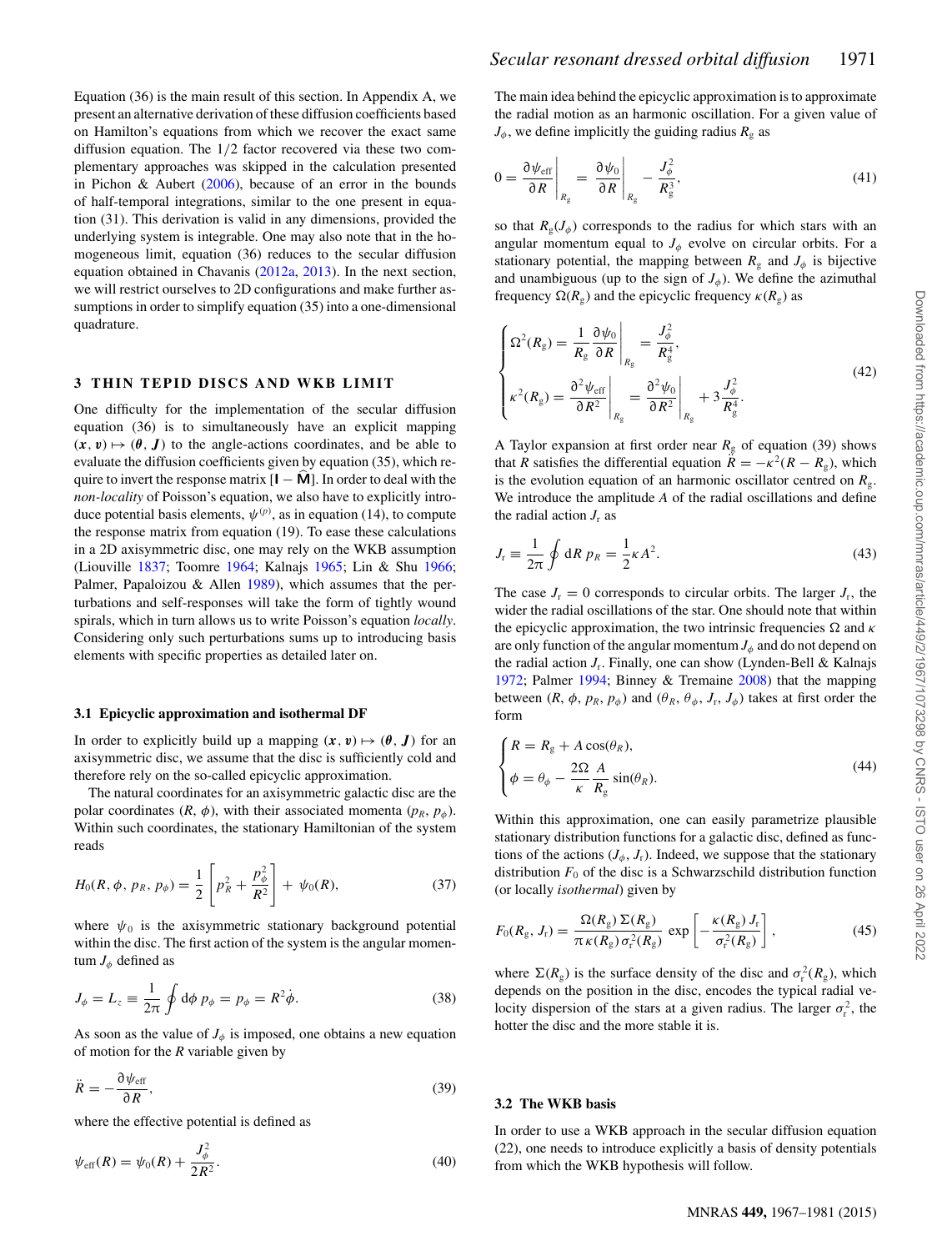

**Figure 1.** Two WKB basis elements. Each Gaussian is centred around a radius  $R_0$ . The typical extension of the Gaussian is given by the decoupling scale  $\sigma$ , and they are modulated at the radial frequency  $k_r$ .

#### *3.2.1 Definition of the basis elements*

We define on the plane the following basis of potential functions, well suited to represent tightly wound spirals

$$
\psi^{[k_{\phi},k_{\tau},R_0]}(R,\phi) = A e^{i(k_{\phi}\phi + k_{\tau}R)} \mathcal{B}_{R_0}(R),\tag{46}
$$

where the functions  $\mathcal{B}_{R_0}(R)$  are of the form

$$
\mathcal{B}_{R_0}(R) = \frac{1}{(\pi \sigma^2)^{1/4}} \exp\left[-\frac{(R - R_0)^2}{2\sigma^2}\right].
$$
 (47)

To our knowledge, this is the first time that such tightly wound basis elements have been introduced in the context of discs secular dynamics. The central radius  $R_0$  is the radius around which the Gaussian  $\mathcal{B}_{R_0}$  is centred,  $k_{\phi}$  is an azimuthal number representing the angular component of the basis elements, and  $k_r$  corresponds to the radial frequency of the potential element. Here,  $\sigma$  is a scaleseparation parameter ensuring the biorthogonality of the basis elements (see below). The radial dependence of the basis elements is illustrated in Fig. 1. The amplitude  $A$  is not yet defined and will be chosen in order to guarantee the correct normalization of the basis. The unusual normalization of  $\mathcal{B}_{R_0}$  will ensure that A is independent of *σ* and will also allow us to naturally introduce Dirac deltas  $\delta_D(R - R_0)$  in some of the next calculations.

#### *3.2.2 Associated surface density elements*

Equation (14) requires to have a biorthogonal potential basis. We now determine the surface density basis elements associated with the potentials from equation (46). For 2D razor thin discs, we are in the presence of a discontinuity leading to a surface density  $\Sigma(R, \phi)$ . In order to satisfy Poisson's equation, we extend our potential to the *z*-axis via the following Ansatz:

$$
\psi^{[k_{\phi},k_{\tau},R_0]}(R,\phi,z) = \mathcal{A} e^{\mathrm{i}(k_{\phi}\phi + k_{\tau}R)} \mathcal{B}_{R_0}(R) Z(z). \tag{48}
$$

Injecting such an expression into Poisson's equation in vacuum  $\Delta \psi^{[k_\phi, k_r, R_0]} = 0$ , we obtain after some algebra

$$
-\frac{Z''}{Z} = -k_r^2 \left[ 1 - \frac{i}{k_r R} + 2i \frac{R - R_0}{\sigma^2} \frac{1}{k_r} + \frac{R - R_0}{R} \frac{1}{(\sigma k_r)^2} + \frac{1}{(\sigma k_r)^2} + \frac{k_\phi^2}{(k_r R)^2} - \left[ \frac{R - R_0}{\sigma^2} \frac{1}{k_r} \right]^2 \right].
$$
 (49)

In order to obtain a simple expression for the surface density basis elements, we introduce additional WKB-like assumptions, so that the terms appearing in equation (49) are all negligible in front of 1.

have  $k_{\rm r}R \gg 1.$  (50)

Moreover, introducing the typical size  $R_{sys}$  of the system, we add the supplementary constraint

First of all, we assume that the spirals are tightly wound so that we

$$
k_{\rm r} \sigma \gg \frac{R_{\rm sys}}{\sigma}.
$$
\nIn this limit, assuming that  $k_{\rm r}$  requires a  $f$  the order of the unit.

In this limit, assuming that  $k_{\phi}$  remains of the order of the unity, countion (40) becomes equation (49) becomes

$$
\frac{Z''}{Z} = k_r^2.
$$
 (52)  
Therefore, we conclude that within the WKB approximation, the

extended 3D potential can be written as

$$
\psi^{[k_{\phi},k_{\rm r},R_{\rm 0}]}(R,\phi,z) = \psi^{[k_{\phi},k_{\rm r},R_{\rm 0}]}(R,\phi) e^{-k_{r}|z|},\tag{53}
$$

where we added absolute value on *z* in order to respect the boundaries conditions of the potential at  $z = \pm \infty$ , where the potential has to tend to 0. Such a potential introduces a discontinuity of <sup>∂</sup>*ψ/*∂*z* at the plane  $z = 0$ , consistent with the given surface density. Gauss theorem for the discontinuities at a plane may be written as

$$
\Sigma(R,\phi) = \frac{1}{4\pi G} \left[ \lim_{z \to 0^+} \frac{\partial \psi}{\partial z} - \lim_{z \to 0^-} \frac{\partial \psi}{\partial z} \right].
$$
\n(54)

We immediately conclude that the surface density associated with a given potential element  $\psi^{[k_\phi, k_\text{r}, R_0]}$  is given by

$$
\Sigma^{[k_{\phi},k_{\rm r},R_0]}(R,\phi) = -\frac{|k_{\rm r}|}{2\pi G} \psi^{[k_{\phi},k_{\rm r},R_0]}(R,\phi). \tag{55}
$$

#### *3.2.3 Biorthogonality condition*

The next step of the definition of the WKB basis is to ensure that this basis is biorthogonal as in equation (14). Indeed, it has to satisfy the property

$$
\delta_{k^{\overline{\theta}}_{\phi}}^{k^{\overline{\theta}}_{\phi}}\delta_{k^{\overline{\theta}}_{\tau}}^{k^{\overline{\theta}}_{\tau}}\delta_{R^{\theta}_{0}}^{\theta}=-\int \mathrm{d}R R \, \mathrm{d}\phi \left[\psi^{[k^{\overline{\rho}}_{\phi},k^{\overline{\rho}}_{\tau},R^{\overline{\rho}}_{0}]}(R,\phi)\right]^* \Sigma^{[k^{\overline{q}}_{\phi},k^{\overline{\theta}}_{\tau},R^{\overline{q}}_{0}]}(R,\phi).
$$

The r.h.s. of this expression becomes

$$
\frac{|k_{\perp}^{q}|}{2\pi G} \mathcal{A}_{p} \mathcal{A}_{q} \frac{1}{\sqrt{\pi \sigma^{2}}} \int d\phi \, e^{i(k_{\phi}^{q} - k_{\phi}^{p})\phi}
$$
\n
$$
\times \int dR \, R \, e^{i(k_{\tau}^{q} - k_{\tau}^{p})R} \exp\left[-\frac{(R - R_{0}^{p})^{2}}{2\sigma^{2}}\right] \exp\left[-\frac{(R - R_{0}^{q})^{2}}{2\sigma^{2}}\right].
$$
\n(56)

The integration on  $\phi$  is straightforward and gives a term equal to 2π*δ*  $\frac{k_{\phi}^{*}}{k_{\phi}^{q}}$ . In order to be able to integrate on *R*, we now need to impose new WKB-like assumptions to justify the biorthogonality of the basis. We introduce the spatial Fourier transform  $\mathcal F$  with respect to *R*, and the difference of the two radial frequencies  $\Delta k_r = k_f^q - k_r^p$ .<br>Foustion (56) requires to integrate an expression of the form Equation (56) requires to integrate an expression of the form

$$
\int dR e^{i\Delta k_r R} \mathcal{B}_{R_0^p}(R) \mathcal{B}_{R_0^q}(R)
$$
  
= 
$$
\int dk' \mathcal{F}[\mathcal{B}_{R_0^p}](k') \mathcal{F}[\mathcal{B}_{R_0^q}](\Delta k_r - k')
$$
  

$$
\propto \int dk' \exp\left[-\frac{k'^2}{2/\sigma^2}\right] \exp\left[-\frac{(\Delta k_r - k')^2}{2/\sigma^2}\right] e^{-i(R_0^p k' + R_0^q[\Delta k_r - k'])},
$$
(57)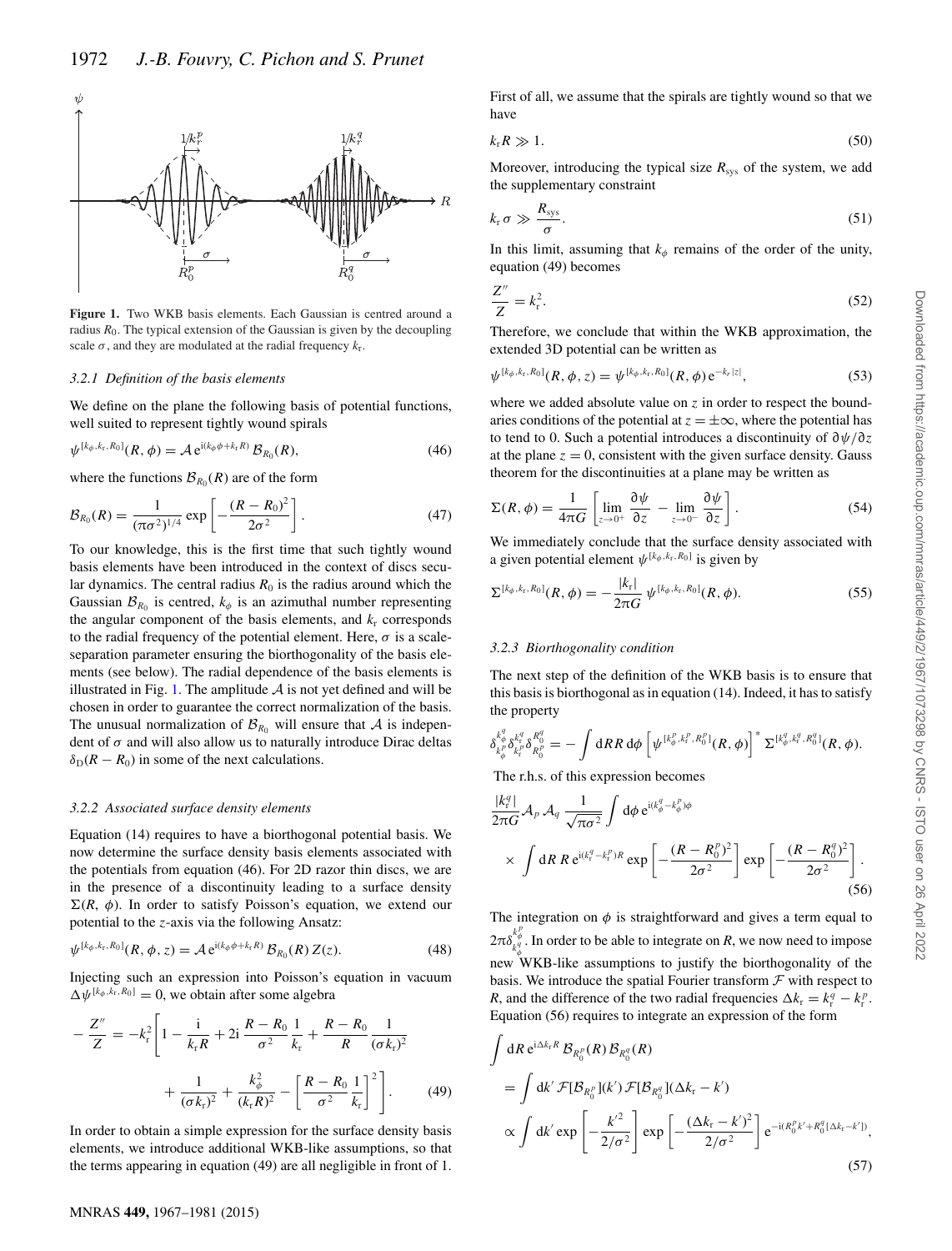where we used the property that the Fourier transform of a product is given by the convolution of the Fourier transforms and that the Fourier transform of a Gaussian of spread  $\sigma$  is a Gaussian of spread  $1/\sigma$ . In expression (57), we note that if  $|k'| \gg 1/\sigma$  or  $|\Delta k_r - k'| \gg 1/\sigma$  then the product of the two terms can be considered to  $k'$   $\gg$   $1/\sigma$ , then the product of the two terms can be considered to be negligible. We will therefore suppose that one of the conditions be negligible. We will therefore suppose that one of the conditions

$$
\Delta k_{\rm r} \gg \frac{1}{\sigma} \text{ or } \Delta k_{\rm r} = 0,
$$
\n(58)

\nholds. Under this assumption, the term is non-zero only for  $k^p - k^q$ .

holds. Under this assumption, the term is non-zero only for  $k_t^p = k_t^q$ .<br>Finally it remains to prove that non-zero terms are only obtained Finally, it remains to prove that non-zero terms are only obtained when  $R_0^p = R_0^q$ . The peaks of the two Gaussians in equation (56) can<br>be considered as sharp and separated if  $AR_0 = R^p - R^q$  satisfies be considered as sharp and separated if  $\Delta R_0 = R_0^p - R_0^q$  satisfies the condition the condition

$$
\Delta R_0 \gg \sigma \text{ or } \Delta R_0 = 0. \tag{59}
$$

To sum up our assumptions so far, we should consider peak-radius *R*<sub>0</sub>, spread  $\sigma$  and radial frequencies  $k_r$  such that

$$
\Delta R_0 \gg \sigma \gg \frac{1}{\Delta k_\text{r}}.\tag{60}
$$

 $\Delta k_r$ <br>To these conditions, one must also add the constraints obtained in equations (50) and (51) via Poisson's equation. With these assumptions, we can ensure that we must necessarily have  $k_p^p = k_q^q$ ,<br> $k^p - k^q$  and  $R^p - R^q$  in order to have a non-zero term. The last  $\kappa_t^2 = \kappa_t^2$  and  $\kappa_0 = \kappa_0$ , in order to have a non-zero term. The last<br>step is to explicitly calculate the amplitude A of the basis elements.  $r_r^p = k_r^q$  and  $R_0^p = R_0^q$ , in order to have a non-zero term. The last<br>ten is to explicitly calculate the amplitude A of the basis elements Indeed, starting from equation (56), we have the condition

$$
-\mathcal{A}^2 \frac{|k_r|}{G} \frac{1}{\sqrt{\pi}\sigma} \int dR \, R \, \exp\left[-\frac{(R-R_0)^2}{\sigma^2}\right] = -1,\tag{61}
$$

which may be rewritten as

$$
1 = \mathcal{A}^2 \frac{|k_r|}{G} \frac{R_0}{2} \left[ 1 + \text{erf}\left[\frac{R_0}{\sigma}\right] + \frac{1}{\sqrt{\pi}} \frac{\sigma}{R_0} e^{-R_0^2/\sigma^2} \right].
$$
 (62)

Using the assumptions made in equation (60), we immediately conclude that  $R_0/\sigma \gg 1$ , so that erf[ $R_0/\sigma$ ] ~ 1 and *σ/*( $\sqrt{\pi}R_0$ ) exp[ $-R_0^2/\sigma^2$ ]  $\ll$  1. We therefore finally obtain the ex-<br>pression of the amplitude of the basis potentials as pression of the amplitude of the basis potentials as

$$
\mathcal{A} = \sqrt{\frac{G}{|k_{\rm r}| R_0}}.\tag{63}
$$

#### *3.2.4 Fourier development in angles*

The diffusion equation involves terms of the form  $\psi_m^{(p)}(J)$ , that we will now evaluate for the WKB basis, equation (46). Using the epicyclic mapping from equation (44), we need to estimate

$$
\psi_m^{[k_\phi, k_\text{r}, R_0]}(J) = \frac{1}{(2\pi)^2} \int d\theta_\phi \int d\theta_R \, e^{-\mathrm{i}m_\phi \theta_\phi} e^{-\mathrm{i}m_\text{r}\theta_R} e^{\mathrm{i}k_\phi \theta_\phi} e^{\mathrm{i}k_\text{r}R_\text{g}}
$$

$$
\times e^{\mathrm{i}[k_\text{r}A\cos(\theta_R) - k_\phi \frac{2Q}{K} \frac{A}{R_\text{g}}\sin(\theta_R)]} \mathcal{A} \mathcal{B}_{R_0}(R_\text{g} + A\cos(\theta_R)). \tag{64}
$$

The integration on  $\theta_{\phi}$  is straightforward and is equal to  $2\pi\delta_{k_{\phi}}^{m_{\phi}}$ .<br>Looking at the dependence in  $\theta_{\phi}$  within the complex exponential Looking at the dependence in  $\theta_R$  within the complex exponential, we can write

$$
k_{r}A\cos(\theta_{R})-k_{\phi}\frac{2\Omega}{\kappa}\frac{A}{R_{g}}\sin(\theta_{R})=H_{k_{\phi}}(k_{r})\sin(\theta_{R}+\theta_{R}^{0}),
$$

where we have defined

$$
H_{k_{\phi}}(k_{\rm r}) = A \sqrt{k_{\rm r}^2 + k_{\phi}^2 \left[\frac{2\Omega}{\kappa R_{\rm g}}\right]^2}; \theta_R^0 = \tan^{-1}\left[-\frac{\kappa}{2\Omega} \frac{k_{\rm r} R_{\rm g}}{k_{\phi}}\right].
$$
 (65)

Thanks to our WKB assumptions, an approximation of the amplitude term  $H_{k_{\phi}}(k_{\rm r})$  and the phase-shift  $\theta_0^R$  is possible. Indeed, both of these terms involve an expression of the form  $2k_{\rm r} \times Q/\kappa \times 1/(k_{\rm r}R)$ these terms involve an expression of the form  $2k_{\phi} \times \Omega/\kappa \times 1/(k_{\rm r}R_{\rm g})$ . Yet, we made the assumption that  $k_r R_g \gg 1$ . Moreover, we know that for typical galaxies  $1/2 \leq \Omega/\kappa \leq 1$  (Binney & Tremaine 2008). Assuming that  $k_{\phi}$  is of the order of unity, we obtain the approximations

$$
H_{k_{\phi}}(k_{\rm r}) \simeq A |k_{\rm r}| \simeq \sqrt{\frac{2J_{\rm r}}{\kappa}} |k_{\rm r}|; \ \theta_R^0 \simeq -\frac{\pi}{2}.
$$
 (66)  
We also supposed that the radial oscillations are small, so that the

epicyclic amplitude satisfies  $A \ll R_{\rm g}$ . Thanks to this assumption, we may replace  $\mathcal{B}_{R_0}(R_g + A \cos(\theta_R))$  by  $\mathcal{B}_{R_0}(R_g)$ , keeping the dependence on *A* only in the complex exponential. This is a crucial step to be able to integrate explicitly on  $\theta_R$ . We also introduce the Bessel functions of the first kind  $\mathcal{J}_{\ell}$  which satisfy the property

$$
e^{iH_{k_{\phi}}(k_r)\sin(\theta_R+\theta_R^0)} = \sum_{\ell \in \mathbb{Z}} \mathcal{J}_{\ell}[H_{k_{\phi}}(k_r)] e^{i\ell(\theta_R+\theta_R^0)}.
$$
 (67)

It is then possible to perform explicitly the integration on  $\theta_R$  in equation (64), which is equal to  $2\pi \delta_{\ell}^{m_r}$ , so that only one Bessel<br>function remains We finally obtain the expression of the Fourier function remains. We finally obtain the expression of the Fourier transform in angles of the basis elements

$$
\psi_m^{[k_\phi, k_\tau, R_0]}(\boldsymbol{J}) = \delta_{m_\phi}^{k_\phi} e^{ik_\tau R_g} e^{im_\tau \theta_R^0} \mathcal{A} \mathcal{J}_{m_\tau} [H_{m_\phi}(k_\tau)] \mathcal{B}_{R_0}(R_g). \tag{68}
$$

#### **3.3 Estimation of the response matrix**

Using the explicit WKB potential basis introduced in equation (46), one can now estimate the matrix response from expression (19). The approximation obtained in equation (66) allows us to simplify the phase-shift terms, so that equation (19) becomes

$$
\hat{\mathbf{M}}_{\left[k_{\phi}^{p},k_{\tau}^{p},R_{0}^{p}\right],\left[k_{\phi}^{q},k_{\tau}^{q},R_{0}^{q}\right]}(\omega)
$$
\n
$$
= (2\pi)^{2} \sum_{m} \int d^{2} J \, \frac{\boldsymbol{m} \cdot \partial F_{0} / \partial J}{\omega - \boldsymbol{m} \cdot \boldsymbol{\Omega}} \delta_{m_{\phi}}^{k_{\phi}^{p}} \delta_{m_{\phi}}^{k_{\phi}^{q}} e^{iR_{g}\left[k_{\tau}^{q} - k_{\tau}^{p}\right]} \mathcal{A}_{p} \mathcal{A}_{q}
$$
\n
$$
\times \mathcal{J}_{m_{\tau}}(H_{m_{\phi}}(k_{\tau}^{p})) \mathcal{J}_{m_{\tau}}(H_{m_{\phi}}(k_{\tau}^{q})) \mathcal{B}_{R_{0}^{p}}(R_{g}) \mathcal{B}_{R_{0}^{q}}(R_{g}). \tag{69}
$$

One should note that this expression is similar to equation (56). Indeed, using the assumptions from equation (60), we are able to ensure that only the diagonal coefficients of the response matrix are different from 0. First of all, the azimuthal Kronecker symbols impose that  $k_{\phi}^{p} = k_{\phi}^{q}$ . There is however a slight complication in the calculation because of the presence of additional terms depending calculation because of the presence of additional terms depending on  $R_g$ . In order to sketch the proof of this statement, we introduce the function

$$
h(R_{g}) = \left| \frac{\mathrm{d}J_{\phi}}{\mathrm{d}R_{g}} \right| \frac{\boldsymbol{m} \cdot \partial F_{0} / \partial \boldsymbol{J}}{\omega - \boldsymbol{m} \cdot \boldsymbol{\Omega}} \mathcal{A}_{p} \mathcal{A}_{q} \mathcal{J}_{m_{r}} \left[ \sqrt{\frac{2J_{r}}{\kappa}} k_{r}^{p} \right] \mathcal{J}_{m_{r}} \left[ \sqrt{\frac{2J_{r}}{\kappa}} k_{r}^{q} \right].
$$
\n(70)

This function captures all the additional  $R_{\rm g}$  dependence appearing in equation (69). Using the change of variables  $J_{\phi} \mapsto R_{g}$ , the integral on  $J_{\phi}$  which has to be evaluated in equation (69) takes the form

$$
\int dR_{g}h(R_{g}) e^{iR_{g}[k_{t}^{g}-k_{t}^{p}]}\exp\left[-\frac{(R_{g}-R_{0}^{p})^{2}}{2\sigma^{2}}-\frac{(R_{g}-R_{0}^{q})^{2}}{2\sigma^{2}}\right].
$$
\n(71)

Using the assumption from equation (59) relative to the possible values of  $\Delta R_0$  in the WKB basis, one can note that the product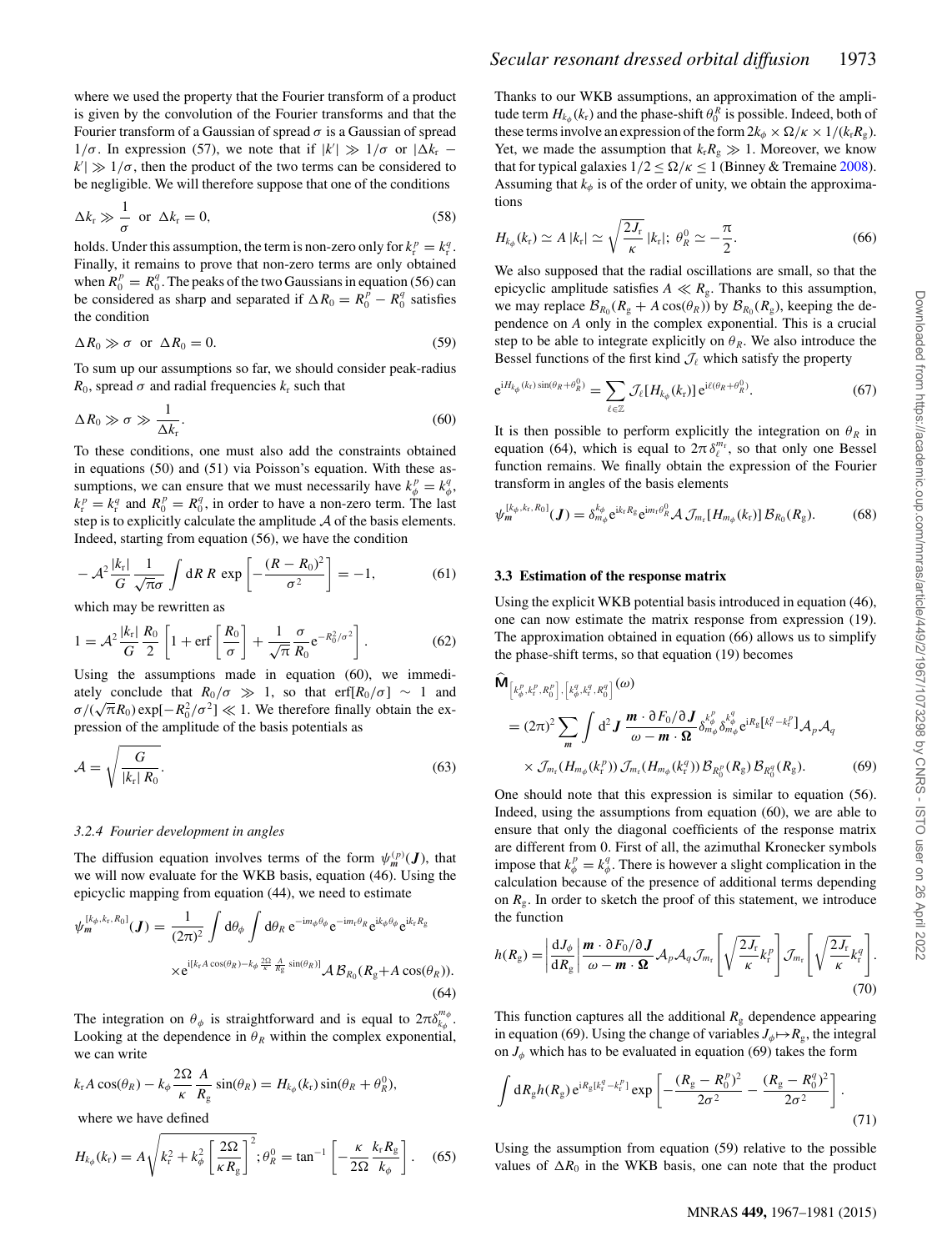of the two Gaussians in  $R_g$  imposes  $R_0^p = R_0^q$  in order to have a<br>non-zero contribution. The previous expression then becomes non-zero contribution. The previous expression then becomes

$$
(71) \propto \int dR_g \, h(R_g) \, e^{iR_g[k_f^q - k_f^p]} \, \exp\left[ -\frac{(R_g - R_0)^2}{\sigma^2} \right]. \tag{72}
$$
  
Using the same argument as in equation (57), we can rewrite the

Fourier transform in *R* as the convolution of two radial Fourier transforms so that it becomes

$$
(71) \propto \int \mathrm{d}k' \, \mathcal{F}[h](k') \, \exp\left[-\frac{(\Delta k_{\rm r} - k')^2}{4/\sigma^2}\right]. \tag{73}
$$

We now use equation (58) relative to the possible values of  $\Delta k_{\rm r}$  in the WKB basis. If we suppose that  $\Delta k_r \neq 0$ , the width of the Gaussian from equation (73) imposes that the integration will only *probe* the contribution of  $\mathcal{F}[h]$  in the neighbourhood of  $k' \sim \Delta k_r \gg 1/\sigma$ . We assume that the radial Fourier transform of the function *h* is such that it is mainly *focused* in the frequency region  $|k| \leq 1/\sigma$ ,<br>meaning that for a typical galactic disc, the main frequencies of meaning that for a typical galactic disc, the main frequencies of radial variations of *h* are inferior to  $1/\sigma$ . Under this assumption of slow radial variation within the disc, one can see that non-zero contributions can only be obtained for  $\Delta k_r = k_r^p - k_q^q = 0$ . As a consequence we have shown that within the WKB approximation consequence, we have shown that within the WKB approximation the response matrix is diagonal. For these diagonal coefficients, it only remains to evaluate explicitly the integrals over  $J_{\phi}$  and  $J_{r}$  in order to obtain the expression of the response matrix eigenvalues. This calculation is presented in Appendix B. Within the assumption that the galactic disc is tepid, the eigenvalues of the response matrix take the form

$$
\widehat{\mathbf{M}}_{\left[k_{\phi}^{p},k_{r}^{p},R_{0}\right],\left[k_{\phi}^{q},k_{r}^{q},R_{0}\right]}(\omega)=\delta_{k_{r}^{p}}^{k_{r}^{q}}\delta_{k_{\phi}^{p}}^{k_{\phi}^{q}}\frac{2\pi G\,\Sigma\,\left|k_{r}^{p}\right|}{\kappa^{2}(1-s^{2})}\mathcal{F}(s,\,\chi),\tag{74}
$$

where  $\chi$  and *s* are, respectively, defined in equations (B6) and (B10) and  $F(s, \chi)$  is the reduction factor introduced in equation (B11). This and  $F(s, \chi)$  is the reduction factor introduced in equation (B11). This amplification eigenvalue is in full agreement with the seminal works from Kalnajs (1965) and Lin & Shu (1966), which independently derived the WKB dispersion relation for stellar discs.<sup>3</sup>

#### **3.4 Estimation of the diffusion coefficients**

The expression (35) of the diffusion coefficients shows that the diffusion coefficients require the evaluation of  $[\mathbf{I} - \hat{\mathbf{M}}]^{-1}$ . In order to simplify the notations, we will denote our potential basis with only one index so that

$$
\psi^{(p)} = \psi^{[k_{\phi}^{p}, k_{\rm f}^{p}, R_0^{p}]}.
$$
\n(75)

Equation (74) shows that the response matrix is diagonal in the WKB approximation. We therefore introduce the eigenvalues of **M** as

$$
\lambda_p \equiv \widehat{\mathbf{M}}_{pp}.\tag{76}
$$

The matrix  $[\mathbf{I} - \hat{\mathbf{M}}]^{-1}$  is then diagonal and reads

$$
\left[\mathbf{I} - \widehat{\mathbf{M}}\right]_{pq}^{-1} = \delta_p^q \frac{1}{1 - \lambda_p}.\tag{77}
$$

Thanks to these diagonal coefficients, the expression of the diffusion coefficients from equation (35) becomes

$$
D_m(\boldsymbol{J}) = \frac{1}{2} \sum_{p,q} \psi_m^{(p)} \psi_m^{(q)*} \frac{1}{1 - \lambda_p} \frac{1}{1 - \lambda_q} \,\widehat{\mathbf{C}}_{pq}(\boldsymbol{m} \cdot \boldsymbol{\Omega}).\tag{78}
$$

<sup>3</sup> For nice introductions to the WKB dispersion relation in stellar discs, see section 6.2.2 of Binney & Tremaine (2008) and section 1.4.2 of Binney (2013).

At this stage, we use the property from equation (29) to rewrite  $\mathbf{C}_{pq}$ as a function of the basis coefficients  $b_p$  and  $b_q^*$ . Remembering that the basis elements  $y_p^{(p)}$  and the matrix ejeconvalues *i*, do not change the basis elements  $\psi_m^{(p)}$  and the matrix eigenvalues  $\lambda_p$  do not change from one realization to another, one can rewrite equation (78) under the form

$$
D_m(\boldsymbol{J}) = \left\langle \frac{1}{2\pi} \int d\omega' \frac{1}{2} \sum_{p,q} \psi_m^{(p)}(\boldsymbol{J}) \psi_m^{(q)*}(\boldsymbol{J}) \times \frac{1}{1 - \lambda_p} \frac{1}{1 - \lambda_q} \widehat{b}_p(\boldsymbol{m} \cdot \boldsymbol{\Omega}) \widehat{b}_q^*(\omega') \right\rangle.
$$
 (79)

It is important here to note that the eigenvalues  $\lambda_p$ ,  $\lambda_q$  and the basis coefficient  $b_p$  are both evaluated at the intrinsic frequency  $\mathbf{m} \cdot \mathbf{\Omega}$ , whereas  $\hat{b}_{q}^{*}$  has to be evaluated at the *integrated* frequency  $\omega'$ . In the upcoming calculations in order to shorten the notations when the upcoming calculations, in order to shorten the notations, when obvious, the frequencies of evaluation will not be written. Using the expressions of the basis elements in the WKB approximation from equation (68), we can write

$$
D_m(\boldsymbol{J}) = \left\langle \frac{1}{2\pi} \int \mathrm{d}\omega' \sum_{k_i^P, k_i^q, R_0^R, R_0^q} \frac{1}{2} \frac{G}{\sqrt{R_0^P R_0^q}} \frac{1}{\sqrt{|k_i^P k_i^q|}} \right\rangle
$$
  
 
$$
\times \mathcal{J}_{m_r} \left[ \sqrt{\frac{2J_r}{\kappa}} k_r^P \right] \mathcal{J}_{m_r} \left[ \sqrt{\frac{2J_r}{\kappa}} k_r^q \right] e^{iR_g(k_r^P - k_r^q)} \frac{1}{1 - \lambda_p} \frac{1}{1 - \lambda_q}
$$
  
 
$$
\times \frac{1}{\sqrt{\pi \sigma^2}} \exp \left[ -\frac{(R_g - R_0^P)^2}{2\sigma^2} \right] \exp \left[ -\frac{(R_g - R_0^q)^2}{2\sigma^2} \right] \hat{b}_p \hat{b}_q^* \right\rangle, \tag{80}
$$

where we already got rid of the sum over  $k_{\phi}^{p}$  and  $k_{\phi}^{q}$ , since the Fourier<br>transform of the WKB basis elements from equation (68) imposes transform of the WKB basis elements from equation (68) imposes to have

$$
m_{\phi} = k_{\phi}^p = k_{\phi}^q. \tag{81}
$$

In the expression (80), we also neglected the phase terms in  $m_r \theta_0^R$ <br>and simplified the value at which the Bessel functions have to be and simplified the value at which the Bessel functions have to be evaluated using the approximation introduced in equation (66).

In order to obtain an expression independent from the choice of the basis (i.e. the precise value of  $\sigma$ ), we will now replace the coefficients  $b_p$  by their expressions in terms of the *true* exterior potential function  $\psi^e$ , which is completely independent of the choice<br>of the basis. As the potential basis in the WKB approximation is biof the basis. As the potential basis in the WKB approximation is biorthogonal, the temporal Fourier transform of the basis coefficients is given by

$$
\widehat{b}_p(\omega) = -\int d^2x \left[\Sigma^{(p)}(x)\right]^* \widehat{\psi^e}(x,\omega),\tag{82}
$$

where the hat  $\hat{ }$  corresponds to the temporal Fourier transform defined in equation (11). Using the expression of the surface density basis from equation (55), we obtain

$$
\widehat{b}_p = \int dR \, R \int d\phi \, \frac{|k_i^p|}{2\pi G} \, A \, e^{-i[k_i^p R + k_\phi^p \phi]} \, \mathcal{B}_{R_0^p}(R) \, \widehat{\psi^e}(R,\phi).
$$

The integration on  $\phi$  is straightforward and leads to a term equal to  $2\pi \psi_{\epsilon_{k_\rho^p}}(R)$ , where the presence of the index  $k_\phi^p$  corresponds to the Fourier transform with respect to the physical angle  $\phi$ , using the same conventions as in equation (8). We may now write same conventions as in equation (8). We may now write

$$
\widehat{b}_p = \sqrt{\frac{|k_r^p|}{GR_0^p}} \frac{1}{(\pi \sigma^2)^{1/4}} \int dR R \exp\left[-\frac{(R - R_0^p)^2}{2\sigma^2}\right] e^{-iRk_r^p} \widehat{\psi^e}_{k_\phi^p}(R).
$$
\n(83)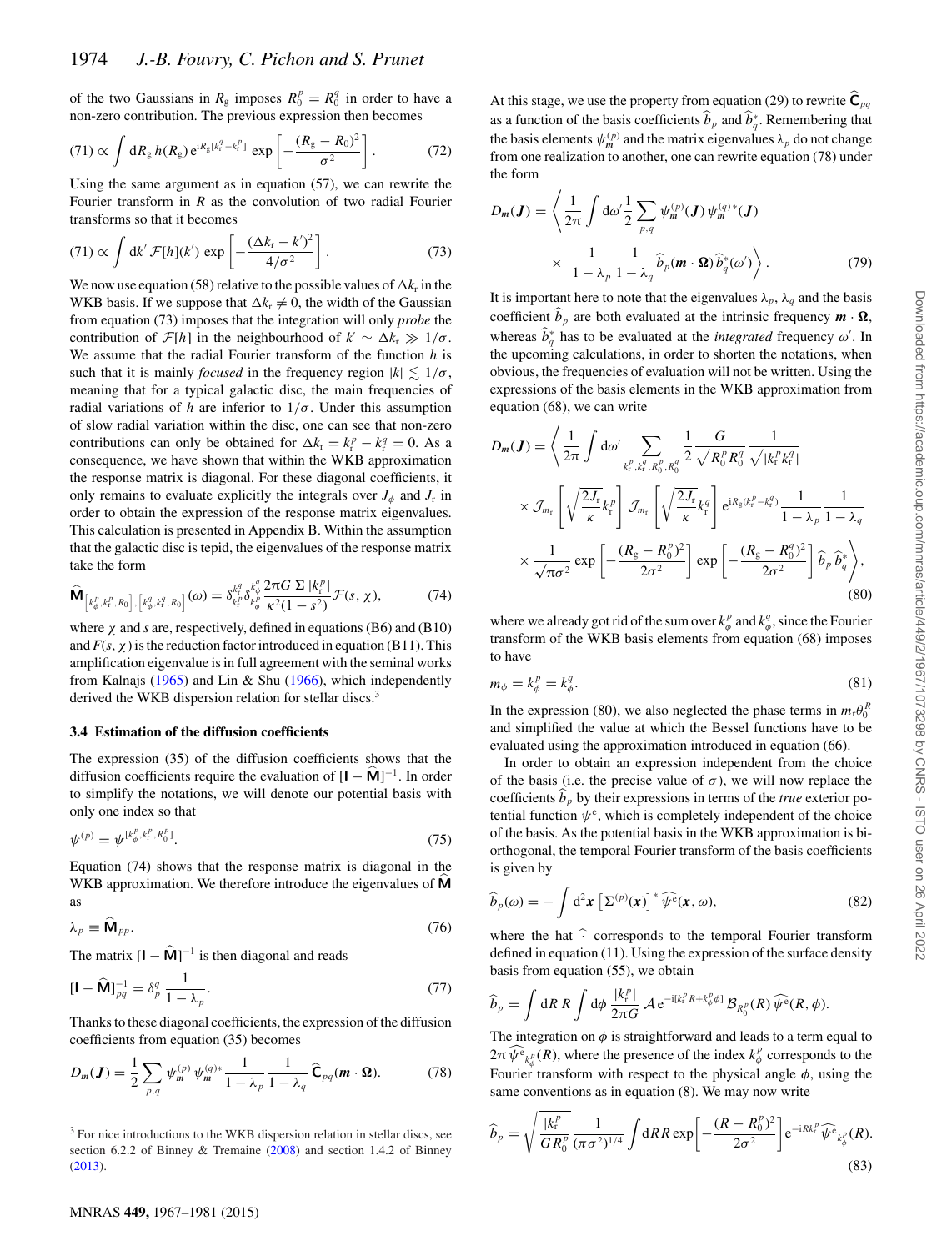This integration should be interpreted as the radial Fourier transform at the frequency  $k_f^p$  of the exterior potential in the region close to  $R_f^p$ . Since the integrand contains a Gaussian in R of spread  $\sigma$ , we *R*<sup>*p*</sup>. Since the integrand contains a Gaussian in *R* of spread  $\sigma$ , we may take the term in *R* out of the integral and consider it to be equal may take the term in *R* out of the integral and consider it to be equal to  $R_0^p$ . We now define the local Fourier transform of the exterior<br>potential on a restricted region of radius (Gabor 1946) as potential on a restricted region of radius (Gabor 1946) as

$$
\widehat{\psi^{\,\mathrm{e}}}_{k_{\phi},k_{\mathrm{r}}}[R_{0}] = \frac{1}{2\pi} \int \mathrm{d}R \,\widehat{\psi^{\,\mathrm{e}}}_{k_{\phi}}(R) \exp\left[-\frac{(R-R_{0})^{2}}{2\sigma^{2}}\right] \mathrm{e}^{-\mathrm{i}(R-R_{0})k_{\mathrm{r}}}.\tag{84}
$$

This definition is motivated by the fact that if we consider the case of an uniform perturbation  $\psi^e = 1$ , then its local Fourier transform is independent of  $R_0$ . One may note that this definition is not independent of the decoupling scale  $\sigma$ , but as we will see later on, it is the relevant quantity in order to obtain diffusion coefficients independent of this *ad hoc* parameter. Thanks to this definition, the basis coefficients from equation (83) become

$$
\widehat{b}_p = \sqrt{\frac{|k_r^p| R_0^p}{G} \frac{2\pi}{(\pi \sigma^2)^{1/4}} e^{-iR_0^p k_r^p} \widehat{\psi}^e_{k_\phi^p, k_r^p} [R_0^p].}
$$
\n(85)

We recall the notation used for the exterior potential in the previous expression. The index  $k_{\phi}^{p}$  corresponds to the azimuthal Fourier<br>transform with respect to the physical angle  $\phi$  and the index  $k^{p}$ transform with respect to the physical angle  $\phi$ , and the index  $k_f^p$ <br>corresponds to the *local* radial Fourier transform with respect to the corresponds to the *local* radial Fourier transform with respect to the physical radius *R* in the neighbourhood of  $R_0^p$ , as defined in equation (84). The diffusion coefficients from equation (80) are then given (84). The diffusion coefficients from equation (80) are then given by

$$
D_m(\boldsymbol{J}) = \left\langle \frac{1}{2\pi} \int d\omega' \sum_{k_i^P, k_i^q, R_0^P, R_0^q} \mathcal{J}_{m_r} \left[ \sqrt{\frac{2J_r}{\kappa}} k_i^P \right] \mathcal{J}_{m_r} \left[ \sqrt{\frac{2J_r}{\kappa}} k_i^q \right] \right\rangle
$$
  
 
$$
\times e^{i(R_g - R_0^P)k_r^P} e^{-i(R_g - R_0^q)k_i^q} \frac{1}{1 - \lambda_p} \frac{1}{1 - \lambda_q}
$$
  
 
$$
\times \frac{2\pi}{\sigma^2} \exp \left[ -\frac{(R_g - R_0^P)^2}{2\sigma^2} \right] \exp \left[ -\frac{(R_g - R_0^q)^2}{2\sigma^2} \right]
$$
  
 
$$
\times \widehat{\psi}^e_{m_\phi, k_r^P} [R_0^P] \widehat{\psi}^e_{m_\phi, k_i^q} [R_0^q] \right\rangle. \tag{86}
$$

One can note that the gravitational constant *G* has disappeared, since the dependence on the strength of the gravity is now *hidden* in the units of  $\psi^e$ . One should also recall that the previous expression<br>has to be evaluated at the resonance frequency so that  $\omega = m \cdot \Omega$ has to be evaluated at the resonance frequency, so that  $\omega = m \cdot \Omega$ , except for  $\widehat{\psi}_{m_\phi, k_\tau^q}[R_0^q]$  which has to be evaluated at the frequency  $\omega'$ . The main step of the simplification is now to replace the discrete *ω*. The main step of the simplification is now to replace the discrete<br>*ω*/. The main step of the simplification is now to replace the discrete<br>sums on the basis index *kP kg* **R<sup>P</sup>** and **R**<sup>q</sup> by continuous integrals sums on the basis index  $k_f^p$ ,  $k_f^q$ ,  $R_0^p$  and  $R_0^q$  by continuous integrals.<br>One should indeed now recall that our potential basis elements are One should indeed now recall that our potential basis elements are made of three different index. Here,  $k_{\phi}$  is a discrete index which must necessarily be equal to  $m_{\phi}$ , so that it is absent from the sums,  $k_r$  is a continuous index, whose value has to belong to  $]1/\sigma$ ;...[, because of the approximations made in equation (60), and finally  $R_0$ whose values belong to  $\sigma$ ; ...]. We must also comply with the two assumptions (58) and (59) about the distance  $\Delta k_r$  and  $\Delta R_0$  between two consecutive elements of the basis. In order to get rid of the sum over the discrete index, we will use Riemann formula  $\sum f(x) \Delta x \simeq$  $\int dx f(x)$ , with  $\Delta x$  controlling the distance between two consecutive elements. The dependences with the two radial frequencies  $k_f^p$ ,  $k_f^q$ <br>and the two radii  $R^p - R^q$  are such that the sums on the index n can and the two radii  $R_0^p$ ,  $R_0^q$  are such that the sums on the index *p* can<br>be completely disentangled from the sums on the index *q*. In order be completely disentangled from the sums on the index *q*. In order to emphasize the gist of the calculation, the diffusion coefficients from equation (86) may be written under the form

$$
D_m(\boldsymbol{J}) = \left\langle \frac{1}{2\pi} \int d\omega' g(\boldsymbol{m} \cdot \boldsymbol{\Omega}) g^*(\omega') \right\rangle, \tag{87}
$$

where  $g(\omega)$  is defined as

$$
g(\omega) = 2\pi \sum_{k_i^p, R_0^p} g_s(k_i^p, R_0^p, \omega) e^{i(R_g - R_0^p)k_i^p} \mathcal{G}(R_g - R_0^p).
$$
 (88)

In equation (88),  $g_s(k_f^p, R_0^p, \omega)$  encompasses all the *slow* depen-<br>dences of the diffusion coefficients with respect to the position  $R_0$ in equation (88),  $g_s(k_f^{\mu}, K_0^{\mu}, \omega)$  encompasses all the *slow* dependences of the diffusion coefficients with respect to the position  $R_0$ and the radial frequency  $k_r$  so that

$$
g_{s}(k_{r}^{p}, R_{0}^{p}, \omega) = \mathcal{J}_{m_{r}}\left[\sqrt{\frac{2J_{r}}{\kappa}}k_{r}^{p}\right] \frac{1}{1 - \lambda_{k_{r}^{p}}}\widehat{\psi}_{m_{\phi}, k_{r}^{p}}[R_{0}^{p}, \omega], \quad (89)
$$

and  $\mathcal{G}(R_{\rm g} - R_0^p)$  is a normalized Gaussian given by

$$
\mathcal{G}(R_{\rm g} - R_{0}^{p}) = \frac{1}{\sqrt{2\pi\sigma^{2}}} \exp\left[-\frac{(R_{\rm g} - R_{0}^{p})^{2}}{2\sigma^{2}}\right].
$$
\nIn the discrete sum from equation (88), the basis elements are sep-

arated by constant step distances  $\Delta R_0$  and  $\Delta k_{\rm r}$ . We suppose that generally  $k_{\rm r}^p$  and  $R_0^p$  are given by

$$
\begin{cases}\nk_r^p = n_k \Delta k_r, \\
R_0^p = R_g + n_r \Delta R_0,\n\end{cases}
$$
\n(91)

where  $n_k$  is a strictly positive integer and  $n_r$  is an integer that can be both positive and negative. One can note in equation (88) the presence of a rapidly evolving complex exponential which may cancel out the diffusion coefficients if the basis step distances are not chosen carefully. Injecting the dependences from equation (91) in the complex exponential from equation (88), one can see that we have to sum terms of the form

$$
\exp\bigg(i(R_g - (R_g + n_r \Delta R_0))n_k \Delta k_r\bigg) = \exp\bigg(-i n_r n_k \Delta R_0 \Delta k_r\bigg).
$$

As a consequence, since  $n_r n_k$  is an integer, in order to have no contributions from the complex exponential term, one has to choose step distances so that

$$
\Delta R_0 \,\Delta k_\text{r} = 2\pi. \tag{92}
$$

This choice of step distances, imposed by the complex exponential term, corresponds to a critical sampling (Daubechies 1990), which allows us when performing the change to continuous expression in equation (88) to leave out the complex exponential. This transformation is a subtle stage of the calculation, since we require our step distances  $\Delta R_0$  and  $\Delta k_r$  to be simultaneously *large* to comply with the WKB constraints from equation (60) and *small* to allow the use of Riemann sum formula. As the radial Gaussian  $\mathcal{G}(R_g - R_0^p)$ <br>is sufficiently neaked and correctly normalized, one can replace it is sufficiently peaked and correctly normalized, one can replace it by  $\delta_D(R_g - R_0^p)$ . The integration on  $R_0^p$  can then be immediately performed to obtain performed to obtain

$$
g(\omega) = \int \mathrm{d}k_{\mathrm{r}}^p \, g_{\mathrm{s}}(k_{\mathrm{r}}^p, R_{\mathrm{g}}, \omega). \tag{93}
$$

Using this result in equation (87), we finally obtain the expression of the diffusion coefficients as

$$
D_m(\boldsymbol{J}) = \left\langle \frac{1}{2\pi} \int d\omega' \int d\boldsymbol{k}_{\mathrm{r}}^p \mathcal{J}_{m_{\mathrm{r}}} \left[ \sqrt{\frac{2J_{\mathrm{r}}}{\kappa}} \boldsymbol{k}_{\mathrm{r}}^p \right] \frac{1}{1 - \lambda_{k_{\mathrm{r}}^p}} \widehat{\psi^{\mathrm{e}}}_{m_{\phi}, k_{\mathrm{r}}^p} [\boldsymbol{R}_{\mathrm{g}}] \right. \\ \times \int d\boldsymbol{k}_{\mathrm{r}}^q \mathcal{J}_{m_{\mathrm{r}}} \left[ \sqrt{\frac{2J_{\mathrm{r}}}{\kappa}} \boldsymbol{k}_{\mathrm{r}}^q \right] \frac{1}{1 - \lambda_{k_{\mathrm{r}}^q}} \widehat{\psi^{\mathrm{e}}}_{m_{\phi}, k_{\mathrm{r}}^q} [\boldsymbol{R}_{\mathrm{g}}] \right\rangle. \tag{94}
$$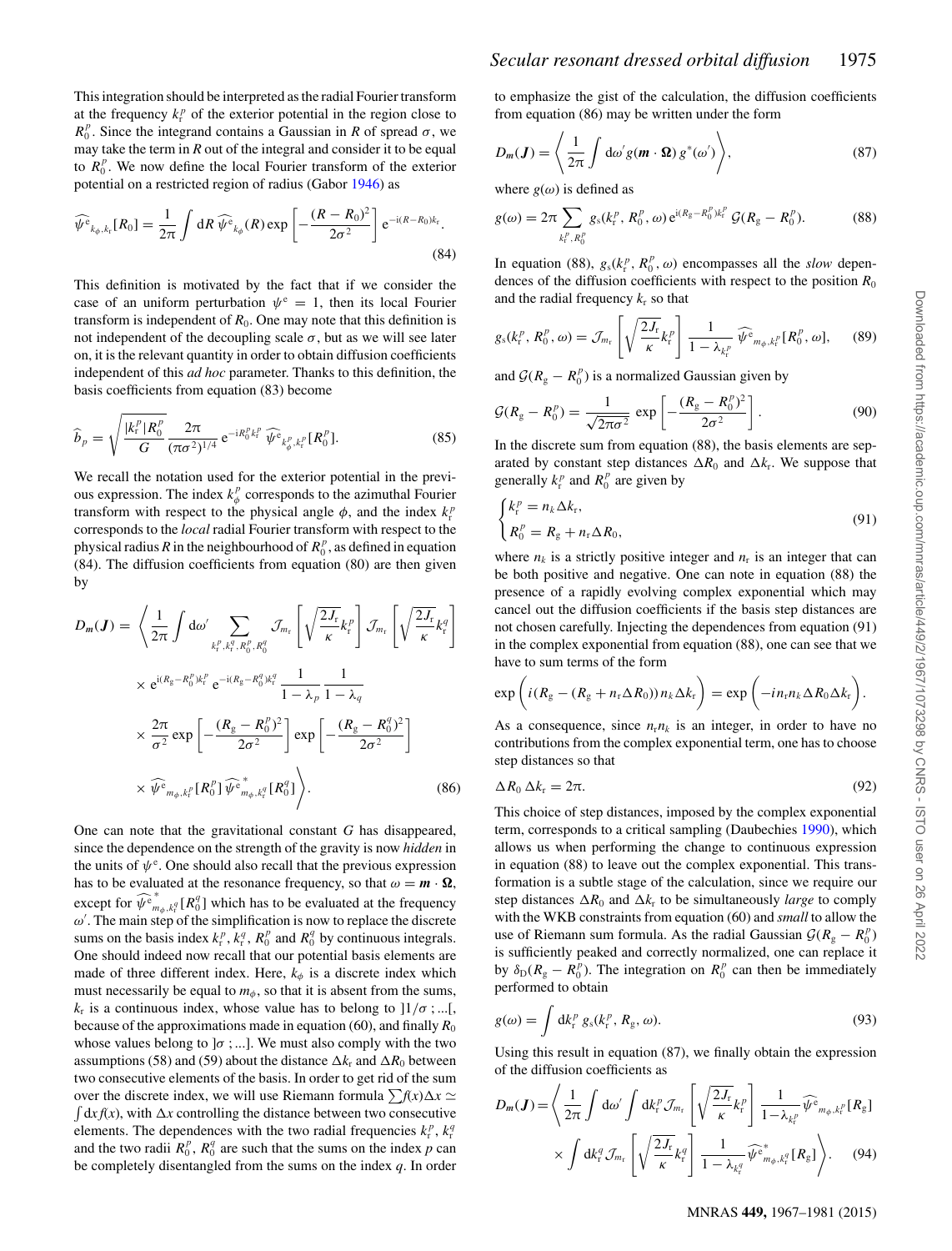In this expression, all the radial functions have to be evaluated at the position  $R_g$  and at the temporal frequency  $\mathbf{m} \cdot \mathbf{\Omega}$ , except for  $\lambda_{k_r}$  are given by equation (74) and read  $\widehat{\psi}_{m_\phi, k_\phi^{\phi}}^{\mathfrak{e}_*}[R_{\mathfrak{g}}]$  which is evaluated at the frequency  $\omega'$ . The eigenvalues

$$
\lambda_{k_r}[R_g, m \cdot \Omega] = \frac{2\pi G \Sigma |k_r|}{\kappa^2 (1 - s^2)} \mathcal{F}(s, \chi).
$$
\n(95)

Note that, as requested, in equation (94), all the dependences in *σ*<br>have disanneared, so that the value of these diffusion coefficients have disappeared, so that the value of these diffusion coefficients is independent of the precise choice of the WKB basis. One can finally introduce the autocorrelation of the external pertubation *C ψ* as

$$
\overline{C}_{\psi}[m_{\phi}, \omega, k_{\rm r}^p, k_{\rm r}^q, R_{\rm g}]
$$
\n
$$
= \frac{1}{2\pi} \int d\omega' \left\langle \widehat{\psi^{\rm e}}_{m_{\phi}, k_{\rm r}^p}[R_{\rm g}, \omega] \widehat{\psi^{\rm e}}_{m_{\phi}, k_{\rm r}^q}[R_{\rm g}, \omega'] \right\rangle, \tag{96}
$$

so that the expression (94) of the diffusion coefficients takes the form

$$
D_m(\boldsymbol{J}) = \int \mathrm{d}k_r^p \mathcal{J}_{m_r} \left[ \sqrt{\frac{2J_r}{\kappa}} k_r^p \right] \frac{1}{1 - \lambda_{k_r^p}} \int \mathrm{d}k_r^q \mathcal{J}_{m_r} \left[ \sqrt{\frac{2J_r}{\kappa}} k_r^q \right] \times \frac{1}{1 - \lambda_{k_r^q}} \widehat{C}_{\Psi}[m_{\phi}, \boldsymbol{m} \cdot \boldsymbol{\Omega}, k_r^p, k_r^q, R_g]. \tag{97}
$$

We may finally assume that the external perturbations are spatially quasi-stationary, so that we have

$$
\left\langle \psi_{m_{\phi}}^{\text{e}}[R_1, t_1] \psi_{m_{\phi}}^{\text{e*}}[R_2, t_2] \right\rangle
$$
  
=  $\mathcal{C} [m_{\phi}, t_1 - t_2, R_1 - R_2, (R_1 + R_2)/2],$  (98)

where the dependence of C with respect to  $(R_1 + R_2)/2$  is supposed to be weak. As demonstrated in Appendix C, one can then show that

$$
\left\langle \widehat{\psi^e}_{m_{\phi},k_r^1}[R_g, \omega_1] \widehat{\psi^e}_{m_{\phi},k_r^2}[R_g, \omega_2] \right\rangle
$$
  
=  $2\pi \delta_D(\omega_1 - \omega_2) \delta_D(k_r^1 - k_r^2) \widehat{C}[m_{\phi}, \omega_1, k_r^1, R_g].$  (99)

Using this autocorrelation function *diagonalized* both in  $\omega$  and  $k_r$ , the expression of the diffusion coefficients from equation (94) finally takes the form

$$
D_m(\boldsymbol{J}) = \int \mathrm{d}k_{\mathrm{r}} \frac{\mathcal{J}_{m_{\mathrm{r}}}^2 \left[ \sqrt{\frac{2J_{\mathrm{r}}}{\kappa}} k_{\mathrm{r}} \right]}{\left[ 1 - \lambda_{k_{\mathrm{r}}} \right]^2} \, \widehat{\mathcal{C}}\left[ m_{\phi}, m \cdot \boldsymbol{\Omega}, k_{\mathrm{r}}, R_{\mathrm{g}} \right]. \tag{100}
$$

Equation (100) is the main result of this section. The corresponding anisotropic tensor diffusion coefficient reads

$$
\mathbf{D}=\sum_{m}\mathbf{m}\otimes\mathbf{m}\int \mathrm{d}k_{\mathrm{r}}\,\frac{\mathcal{J}_{m_{\mathrm{r}}}^{2}\left[\sqrt{\frac{2J_{\mathrm{r}}}{\kappa}}k_{\mathrm{r}}\right]}{\left[1-\lambda_{k_{\mathrm{r}}}\right]^{2}}\,\widehat{\mathcal{C}}\left[m_{\phi},\mathbf{m}\cdot\mathbf{\Omega},k_{\mathrm{r}},R_{\mathrm{g}}\right].
$$

One may sometimes simplify further equation (100) when the function  $k_r \mapsto \lambda_{k_r}$  is a sharp function reaching a maximum value  $\lambda_{\text{max}}(R_{\text{g}}, \omega = \mathbf{m} \cdot \mathbf{\Omega})$ , for  $k_{\text{r}} = k_{\text{max}}(R_{\text{g}}, \omega)$ , with a characteristic spread given by  $\Delta k_{\lambda}$ . Under this assumption of so-called *small denominators*, the previous expression of the diffusion coefficients can be approximated as

$$
D_m(\boldsymbol{J}) = \Delta k_{\lambda} \frac{\mathcal{J}_{m_r}^2 \left[ \sqrt{\frac{2J_r}{\kappa}} k_{\text{max}} \right]}{\left[ 1 - \lambda_{k_{\text{max}}} \right]^2} \widehat{C} \left[ m_{\phi}, \boldsymbol{m} \cdot \boldsymbol{\Omega}, k_{\text{max}}, R_{g} \right]. \tag{101}
$$

One should note here that the autocorrelation of the external perturbation C, which *sources* the diffusion coefficients  $D_m(\boldsymbol{J})$  depends on four different parameters: the azimuthal wavenumber  $m_{\phi}$ , the

location in the disc via  $R_g$ , the radial frequency  $k_{\text{max}}$  of the most amplified tightly wound spiral at this position, and finally the local intrinsic frequency  $m \cdot \Omega$ .

#### **4 DISCUSSION AND CONCLUSION**

Starting from Boltzmann's collisionless equation expressed in angle-actions coordinates and relying on a time-scale decoupling, we derived in equation (36) a diffusion equation describing the longterm evolution of a perturbed self-gravitating collisionless system.4 This general formalism is appropriate to capture the *nature* of a collisionless system (via its natural frequencies and susceptibility) as well as its *nurture* via the structure of the power-spectrum of the external perturbations. Hence, it yields the ideal framework in which to study the long-term evolution of such system.

When applying this Fokker–Planck diffusion equation to an infinitely thin galactic disc, we used two main approximations. We first assumed the disc to be tepid. Having orbits with small radial oscillations justified the use of the epicyclic approximation, allowing us to explicitly build up in equation (44) a mapping between the physical coordinates  $(x, v)$  and the angle-actions coordinates (*θ, <sup>J</sup>*). Another important consequence of the epicyclic development is to allow for a direct determination of the local frequencies of the system  $\Omega$  and  $\kappa$ , as in equation (42). Being able to *localize* the resonances is crucial in this formalism, since the diffusion coefficients from equation (36) show that both the susceptibility of the system via  $[I - \hat{M}]$  and the external perturbing power spectrum via  $\overline{C}$  have to be evaluated at the intrinsic frequency  $m \cdot \Omega$ . The second approximation involves an explicit WKB basis introduced in equation (46). It allowed us to obtain in equation (74) a diagonal response matrix, as if gravity was only *local*. Thanks to the assumption of radial decoupling, the WKB approximation led to equation (100), a simple quadrature for the diffusion coefficients, with which it is straightforward to identify the physically relevant modes. Such simplification provides useful insight into the physical processes at work, e.g. the relevant resonances, their loci and their relative strengths.

The formalism of secular resonant dressed orbital diffusion and its WKB limit is implemented in the companion paper (Fouvry & Pichon 2015, hereafter Paper II) to recover the formation of resonant ridges in action-space when an isolated stellar Mestel disc (Mestel 1963) is left evolving for hundreds of dynamical times. The development of such ridges has been shown to originate from a resonant mono-dimensional diffusion, specifically enhanced in restricted locations in the disc. It captures the respective roles and importance of various parameters of the system. Indeed, Paper II illustrates on an example that the self-gravity of the disc (via the amplification eigenvalues  $\lambda$ ), its susceptibility (via the anistropic diffusion coefficients  $D_m(\boldsymbol{J})$ ), its inhomogeneity (via the gradients  $\partial F_0/\partial J$ ), its *temperature* (via  $\sigma_r^2$ ), its physical structure (via the introduction of tenering functions representing respectively the introduction of tapering functions representing, respectively, the bulge and the outer edge of the disc), and the detail of the source of perturbations (via the power spectrum of  $\psi^e$ ), all contributes non-<br>negligibly to the appearance of resonant ridges. Such features have negligibly to the appearance of resonant ridges. Such features have been observed both in numerical experiments (Sellwood 2012) and in the Solar neighbourhood (Wielen 1977; Dehnen 1998; Nordström et al. 2004; Famaey et al. 2005; Aumer & Binney 2009; McMillan 2011).

The WKB assumption can also be used to study the collisional evolution of a self-gravitating disc containing a finite number of

<sup>4</sup> Appendix A also shows how this diffusion equation is obtained via a different route involving Hamilton's equations.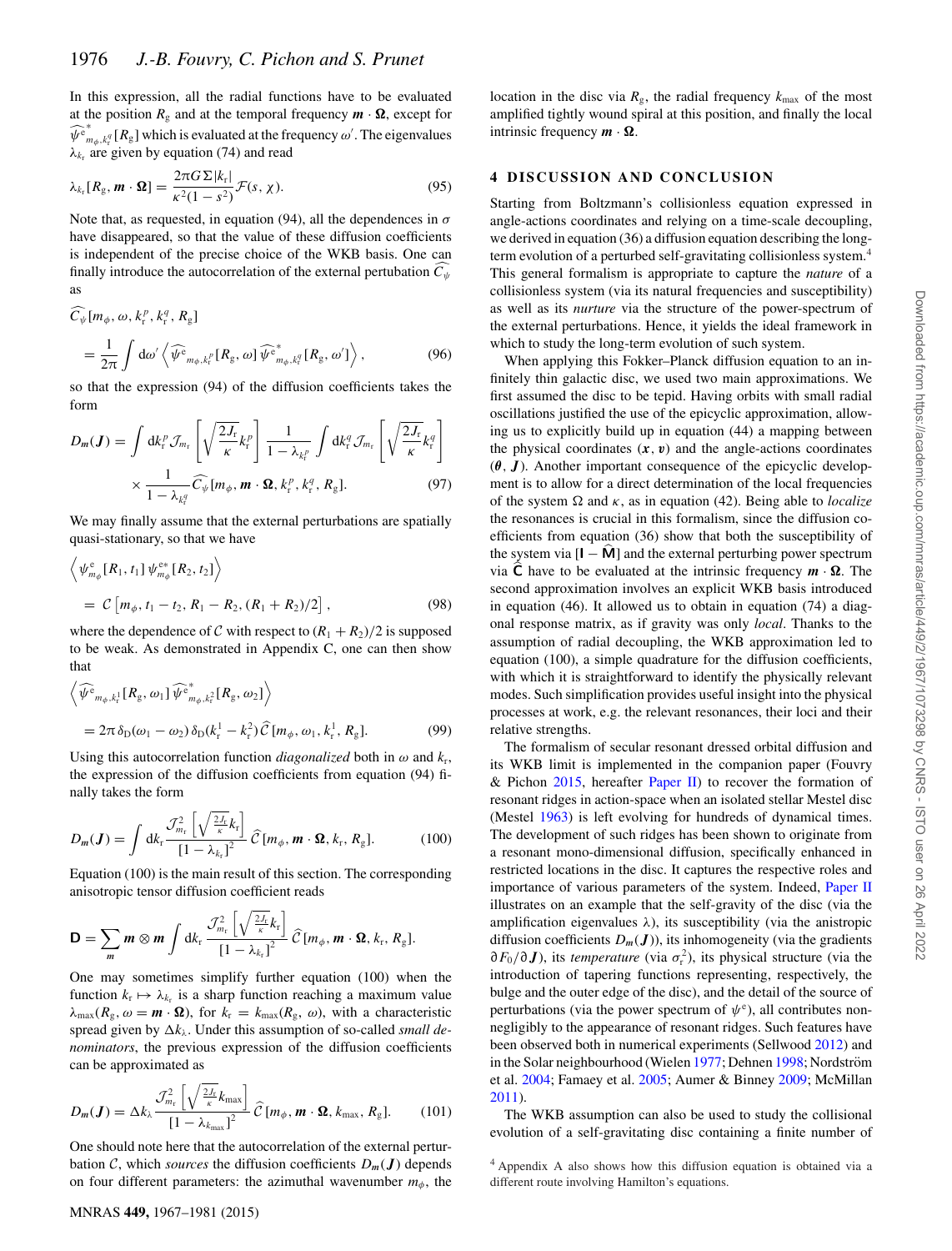substructures. Indeed, in Fouvry, Pichon & Chavanis (2015), the same *local* WKB approach will be applied to the Lenard–Balescu non-linear equation (Balescu 1960; Lenard 1960; Weinberg 1998; Heyvaerts 2010; Chavanis 2012b), which accounts for self-driven orbital secular diffusion of a self-gravitating system induced by an intrinsic shot noise due to the discreteness of the system. Possible cases of applications of this approach are the secular diffusion of giant molecular clouds in galactic disc, the secular migration of planetesimals in protoplanetary discs, or even the long-term evolution of population of stars within the Galactic centre.

For self-gravitating systems which do not take the form of an infinitely thin disc, for which the epicyclic approximation and the WKB assumption may be relevant, the formalism of secular forcing can still be used. The diffusion equation (36) could for instance describe the secular diffusion of dark matter cusps in galactic centres induced by perturbations from stochastic feedback processes originating from the baryonic disc (Fouvry et al. 2015). Given a detailed characterization of the perturbations induced by e.g. the cosmic environment, one could also study their long-term effects on a typical self-gravitating collisionless galactic disc. Indeed, in the context of the upcoming *GAIA* mission, this externally induced secular evolution is thought to be a compelling approach to describe the radial migration of stars and its impact on the observed metallicity gradients (Sellwood  $& \text{Binney } 2002$ ; Roškar et al.  $2008$ ; Schönrich & Binney  $2009$ ; Solway, Sellwood & Schönrich  $2012$ ; Minchev, Chiappini & Martig 2013). It may also be applied to describe the secular diffusion of accretion streams within the Galactic halo. Finally, an extension of the formalism of Section 3 to discs with a finite thickness might allow us to understand the process of disc thickening.

#### **ACKNOWLEDGEMENTS**

JBF thanks the Gaia Research for European Astronomy Training Programme for travel funding and the department of theoretical physics in Oxford for hospitality. CP and JBF thank the Institute of Astronomy, Cambridge, for hospitality while this investigation was initiated. We thank J. Binney and P. H. Chavanis for detailed comments. This work is partially supported by the Spin(e) grants ANR-13-BS05-0005 of the French *Agence Nationale de la Recherche* and by the LABEX Institut Lagrange de Paris (under reference ANR-10-LABX-63) which is funded by ANR-11-IDEX-0004-02.

#### **REFERENCES**

- Aumer M., Binney J. J., 2009, MNRAS, 397, 1286
- Balescu R., 1960, Phys. Fluids, 3, 52
- Binney J., 2013, in Falcón-Barroso J., Knapen J. H., eds, Dynamics of Secular Evolution. Cambridge Univ. Press, Cambridge, p. 259
- Binney J., Lacey C., 1988, MNRAS, 230, 597
- Binney J., Tremaine S., 2008, Galactic Dynamics, 2nd edn. Princeton Univ. Press, Princeton, NJ
- Born M., 1960, The Mechanics of the Atom. F. Ungar Pub. Co., New York
- Chavanis P. H., 2012a, Eur. Phys. J. Plus, 127, 19
- Chavanis P.-H., 2012b, Physica A: Stat. Mech. Appl., 391, 3680
- Chavanis P.-H., 2013, Eur. Phys. J. Plus, 128, 126
- Daubechies I., 1990, IEEE Trans. Inf. Theory, 36, 961
- Dehnen W., 1998, AJ, 115, 2384
- Dubois Y. et al., 2014, MNRAS, 444, 1453
- Earn D. J. D., Sellwood J. A., 1995, ApJ, 451, 533
- Evans N. W., Read J. C. A., 1998, MNRAS, 300, 106
- Famaey B., Jorissen A., Luri X., Mayor M., Udry S., Dejonghe H., Turon C., 2005, A&A, 430, 165
- Fouvry J. B., Pichon C., 2015, MNRAS, 449, 1982 (Paper II)
- Fouvry J. B., Pichon C., Chavanis P. H., 2015, submitted
- Gabor D., 1946, J. Inst. Electr. Eng.: Radio Commun. Eng., 93, 429
- Goldstein H., 1950, Classical Mechanics. Addison-Wesley, Reading, MA
- Goodman J., 1988, ApJ, 329, 612
- Gradshteyn I. S., Ryzhik I. M., 2007, Table of Integrals, Series, and Products. Elsevier Academic Press, Amsterdam
- Heyvaerts J., 2010, MNRAS, 407, 355
- Jalali M. A., Hunter C., 2005, ApJ, 630, 804
- Jeans J. H., 1915, MNRAS, 76, 70
- Kalnajs A. J., 1965, PhD thesis. Univ. Harvard
- Kalnajs A. J., 1976, ApJ, 205, 745
- Kalnajs A. J., 1977, ApJ, 212, 637
- Lenard A., 1960, Ann. Phys., 10, 390
- Lin C. C., Shu F. H., 1966, Proc. Natl. Acad. Sci., 55, 229
- Liouville J., 1837, J. Math. Pures. Appl., 1, 16
- Lynden-Bell D., Kalnajs A. J., 1972, MNRAS, 157, 1 Ma C.-P., Bertschinger E., 2004, ApJ, 612, 28
- McMillan P. J., 2011, MNRAS, 418, 1565
- Mestel L., 1963, MNRAS, 126, 553
- Minchev I., Chiappini C., Martig M., 2013, A&A, 558, A9
- Nardini C., Gupta S., Ruffo S., Dauxois T., Bouchet F., 2012, J. Stat. Mech.: Theory Exp., 12, 10
- Nordström B. et al., 2004, A&A, 418, 989
- Palmer P., 1994, Astrophysics and Space Science Library, Stability of Collisionless Stellar Systems: Mechanisms for the Dynamical Structure of Galaxies. Springer, Dordrecht
- Palmer P. L., Papaloizou J., Allen A. J., 1989, MNRAS, 238, 1281
- Pichon C., Aubert D., 2006, MNRAS, 368, 1657
- Pichon C., Cannon R. C., 1997, MNRAS, 291, 616
- Roškar R., Debattista V. P., Stinson G. S., Quinn T. R., Kaufmann T., Wadsley J., 2008, ApJ, 675, L65
- Schönrich R., Binney J., 2009, MNRAS, 399, 1145
- Sellwood J. A., 2012, ApJ, 751, 44
- Sellwood J. A., Athanassoula E., 1986, MNRAS, 221, 195
- Sellwood J. A., Binney J. J., 2002, MNRAS, 336, 785
- Solway M., Sellwood J. A., Schönrich R., 2012, MNRAS, 422, 1363
- Toomre A., 1964, ApJ, 139, 1217
- Vauterin P., Dejonghe H., 1996, A&A, 313, 465
- Weinberg M. D., 1991, ApJ, 368, 66
- Weinberg M. D., 1993, ApJ, 410, 543
- Weinberg M. D., 1998, MNRAS, 297, 101
- Weinberg M. D., 2001a, MNRAS, 328, 311
- Weinberg M. D., 2001b, MNRAS, 328, 321
- Wielen R., 1977, A&A, 60, 263
- Zang T. A., 1976, PhD thesis, Massachusetts Institute of Technology

### **APPENDIX A : STATISTICAL APPROACH VIA HAMILTON 'S EQUATION**

We now derive the statistical expression (36) of the secular diffusion coefficients using a different method based on Hamilton's equations and inspired from Binney & Lacey (1988). We will indeed quantify the temporal rate of change of the actions, represented by  $\dot{J}$ . The main difference between the following calculation and that made in Binney & Lacey  $(1988)$  is that we take explicitly into account the self-gravity of the system which leads to the appearance of a self-perturbing potential  $\psi^s$  triggered by  $\psi^e$ . Starting from the Hamiltonian introduced in equation (1) and using the Haurier the Hamiltonian introduced in equation (1), and using the Fourier development in angles as in equation (8), Hamilton's equations,  $\dot{\theta} = \partial H / \partial J$  and  $\dot{J} = -\partial H / \partial \dot{\theta}$ , take the form

$$
\begin{cases}\n\dot{\theta} = \Omega + \sum_{m} e^{im \cdot \theta} \frac{\partial}{\partial J} \left[ \psi_m^s + \psi_m^e \right], \\
J = -i \sum_{m} m e^{im \cdot \theta} \left[ \psi_m^s + \psi_m^e \right].\n\end{cases} (A1)
$$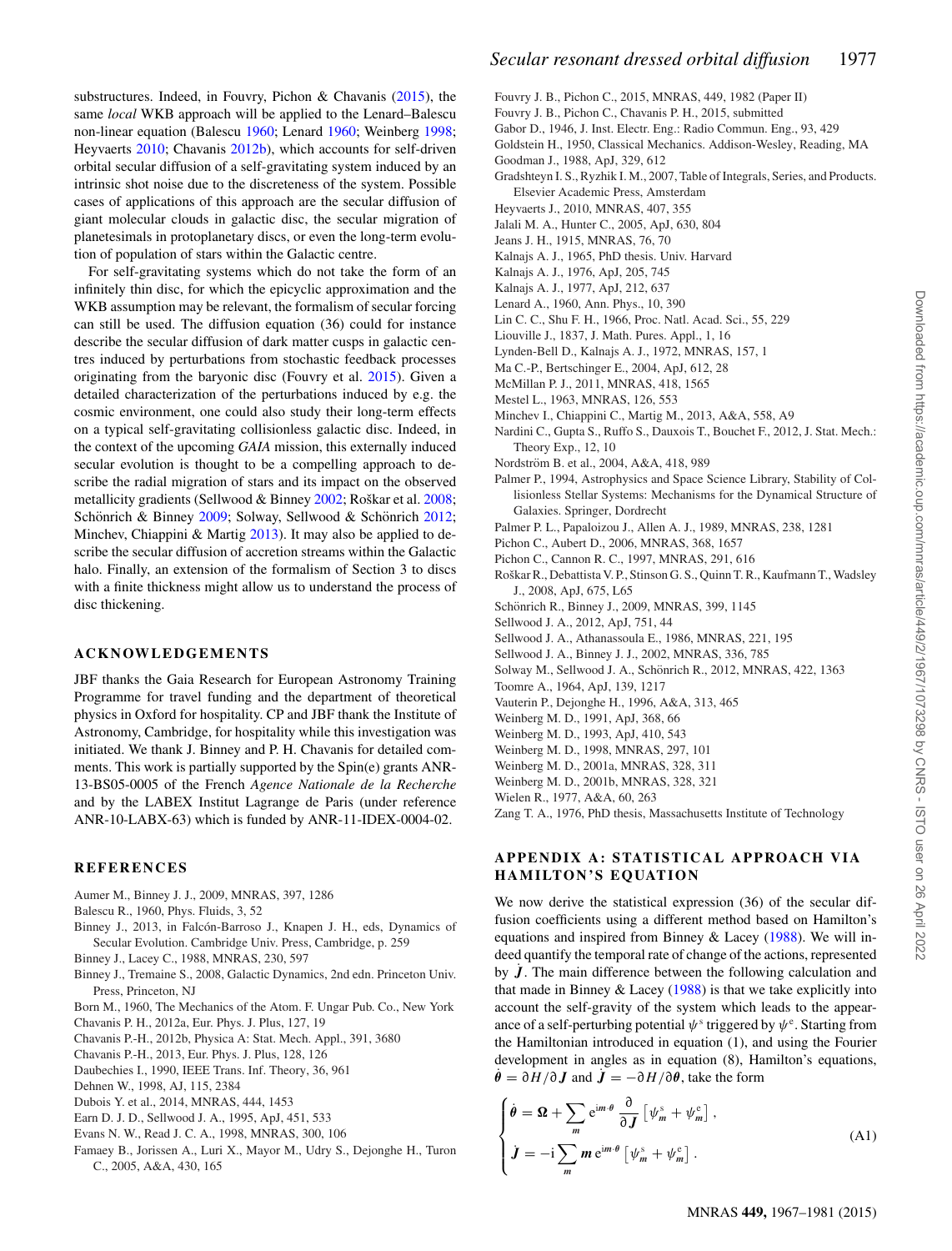As we aim to describe the*wandering* in action-space of the particles, we introduce a limited development of the change in actions and angles of the form

$$
\begin{cases} \theta(t) = \theta_0 + \mathbf{\Omega} t + \Delta \theta(t), \\ J(t) = J_0 + \Delta J(t). \end{cases}
$$
 (A2)

In order to solve this system of coupled differential equations, we will proceed step-by-step, by including gradually the perturbative terms in  $\psi^e + \psi^s$ . First of all, one must note that the unperturbed<br>orbits follow the straight-line trajectories  $(\theta \ \mathbf{I}) - (\theta \circ + \mathbf{Q}t \ \mathbf{I})$ orbits follow the straight-line trajectories (*θ, J*) = (*θ*<sub>0</sub> +  $\Omega t$ *, J*<sub>0</sub>). Then, the first-order term in action  $\Delta J$  is given by

$$
\Delta \mathbf{J}(T) = \int_0^T dt \, \mathbf{j}(t),\tag{A3}
$$

where  $\dot{J}$  is given by Hamilton's equations (A1), where all the occurrences of  $\theta(t)$  and  $J(t)$  are replaced by the expressions obtained for the unperturbed orbits. After a time *T*, the shift in action at first order is therefore given by

$$
\Delta \mathbf{J}(T) = -\mathrm{i} \sum_{m} m \int_{0}^{T} \mathrm{d}t \left[ \psi_{m}^{s}(J_{0}, t) + \psi_{m}^{e}(J_{0}, t) \right] \mathrm{e}^{\mathrm{i}m \cdot (\theta_{0} + \Omega t)}.
$$

We introduce the operation of angle-average on the initial phase  $\theta_0$ as

$$
\{F\}_{\theta_0} = \frac{1}{(2\pi)^d} \int d\theta_0 F(\theta_0). \tag{A4}
$$

In order to characterize the *wandering* in action-space, one has to study the behaviour of the *square* of the perturbation  $\Delta J$ . From Binney & Lacey (1988), we know the relation between the *wandering*  $\Delta J$  in action-space and the diffusion coefficient appearing in the Fokker–Planck equation, which is given by

$$
\mathbf{D}_{ij}(\boldsymbol{J}_0) = \frac{1}{2T} \{ \Delta J_i \, \Delta J_j \}_{\theta_0}(T),
$$
\n(A5)

\nwhere the diffusion equation has been written under the compact

form

$$
\frac{\partial F}{\partial t} = \sum_{i,j} \frac{\partial}{\partial J_i} \left[ \mathbf{D}_{ij}(\boldsymbol{J}) \frac{\partial F}{\partial J_j} \right].
$$
 (A6)

Taking an average over the initial phases  $\theta_0$ , using the fact that  $\psi_{-m}^{e/s} = [\psi_{m}^{e/s}]^*$  and projecting the result on the biorthogonal potential basis  $\psi_{-m}^{(p)}$  one can write tial basis  $\psi^{(p)}$ , one can write

$$
\{\Delta J_i \, \Delta J_j\}_{\theta_0} = \sum_m \sum_{p,q} m_i \, m_j \psi_m^{(p)}(\mathbf{J}_0) \psi_m^{(q)*}(\mathbf{J}_0)
$$
  
 
$$
\times \int_0^T \mathrm{d}t_1 \int_0^T \mathrm{d}t_2 \left[ a_p(t_1) + b_p(t_1) \right] \left[ a_q^*(t_2) + b_q^*(t_2) \right] e^{im \cdot \Omega(t_1 - t_2)}.
$$
 (A7)

In order to have an expression which only depends on the exterior potential  $\psi^e$ , we use the convolution relation (20), written as an amplification relation to obtain amplification relation, to obtain

$$
\{\Delta J_i \, \Delta J_j\}_{\theta_0} = \sum_{m} \sum_{p,q} \sum_{k,l} m_i \, m_j \, \psi_m^{(p)}(\mathbf{J}_0) \, \psi_m^{(q)*}(\mathbf{J}_0)
$$
\n
$$
\times \int_0^T dt_1 \int_0^T dt_2 \int_0^{t_1} d\tau_1 \, \left[\mathbf{I} - \mathbf{M}\right]_{pk}^{-1} (t_1 - \tau_1) \, b_k(\tau_1)
$$
\n
$$
\times \int_0^{t_2} d\tau_2 \left[\left[\mathbf{I} - \mathbf{M}\right]_{ql}^{-1}\right]^* (t_2 - \tau_2) \, b_l^*(\tau_2) \, e^{im \cdot \mathbf{\Omega}(t_1 - t_2)}.\tag{A8}
$$

This four-dimensional integral is transformed using the change of variables

$$
u_1 = t_1 - \tau_1 \; ; \; u_2 = t_2 - \tau_2 \; ; \; v_1 = \tau_1 + \tau_2 \; ; \; v_2 = \tau_1 - \tau_2. \quad (A9)
$$

It is straightforward to check that the Jacobian of this transformation is 2, so that equation (A8) becomes

$$
\{\Delta J_i \,\Delta J_j\}_{\theta_0} = \sum_{m} \sum_{p,q} \sum_{k,l} m_i m_j \,\psi_m^{(p)}(J_0) \,\psi_m^{(q)*}(J_0)
$$
  

$$
\times \frac{1}{2} \int_0^T du_1 \,[1 - M]_{pk}^{-1}(u_1) e^{im \cdot \Omega u_1}
$$
  

$$
\times \int_0^T du_2 \,[[1 - M]_{ql}^{-1}]^*(u_2) e^{-im \cdot \Omega u_2} \int_{-(T-u_2)}^{T-u_1} dv_2
$$
  

$$
\times \int_{|v_2|}^{2T-u_1-u_2-|v_2+u_1-u_2|} dv_1 b_k \left[\frac{v_1+v_2}{2}\right]
$$
  

$$
\times b_l^* \left[\frac{v_1-v_2}{2}\right] e^{im \cdot \Omega v_2}.
$$
 (A10)

We introduce as in equation (27), the operation of ensemble average over many realizations denoted with  $\langle . \rangle$ . As in equation (28), we assume that the exterior perturbing potential is a stationary random process. One can then perform an ensemble average of the expression (A10), while assuming, as in equation (30), that the response matrix coefficients can be taken out of the ensemble average operation. We obtain

$$
\langle \{\Delta J_i \,\Delta J_j\}_{\theta_0} \rangle = \sum_{m} \sum_{p,q} \sum_{k,l} m_i \, m_j \, \psi_m^{(p)}(J_0) \, \psi_m^{(q)*}(J_0)
$$
\n
$$
\times \frac{1}{2} \int_0^T du_1 \, [1 - \mathbf{M}]_{pk}^{-1}(u_1) \, e^{im \cdot \Omega u_1}
$$
\n
$$
\times \int_0^T du_2 \, \left[ [1 - \mathbf{M}]_{ql}^{-1} \right]^*(u_2) \, e^{-im \cdot \Omega u_2}
$$
\n
$$
\times \int_{-(T - u_2)}^{T - u_1} dv_2 \, \mathbf{C}_{kl}(v_2) \, e^{im \cdot \Omega v_2}
$$
\n
$$
\times (2T - u_1 - u_2 - |v_2 + u_1 - u_2| - |v_2|). \tag{A11}
$$

The next important step of the calculation is to compare *T* with the various autocorrelation times of the system. The first one is *T* <sup>of *u*</sup> *t t escribing* the typical addocorrelation time of the realizations of the external perturbations. Two values of the potential pertur- $T_{\rm corr}^{\psi}$  describing the typical autocorrelation time of the realizations bations separated by a time larger than  $T_{\text{corr}}^{\psi}$  can be considered as independent. The second autocorrelation time-scale is  $T^M$ , which independent. The second autocorrelation time-scale is  $T_{\text{corr}}^M$ , which<br>describes the typical autocorrelation time of the response matrix **M** describes the typical autocorrelation time of the response matrix **M** and could be called the *look-back* time. From the expression used in equation (A8), one can note that the values of the self-response coefficients are obtained via a non-Markovian mechanism, where the past values are amplified thanks to the response matrix. However, the self-gravitating system cannot have an *infinite memory*, so that only the sufficiently recent past values should play a role in this amplification. As a consequence, during the amplification process, only the past behaviour for a time interval of the order of  $T_{\text{corr}}^{\text{M}}$  is rel-<br>evant and amplified, so that  $T^{\text{M}}$  represents the depth with which the evant and amplified, so that  $T_{\text{corr}}^M$  represents the depth with which the self-represents mechanism can probe past values. We finally suppose self-response mechanism can probe past values. We finally suppose that the time *T* for which the wandering in phase-space is studied satisfies the comparison relations

$$
T \gg T_{\text{corr}}^{\Phi}; \ T \gg T_{\text{corr}}^{\text{M}}.
$$
 (A12)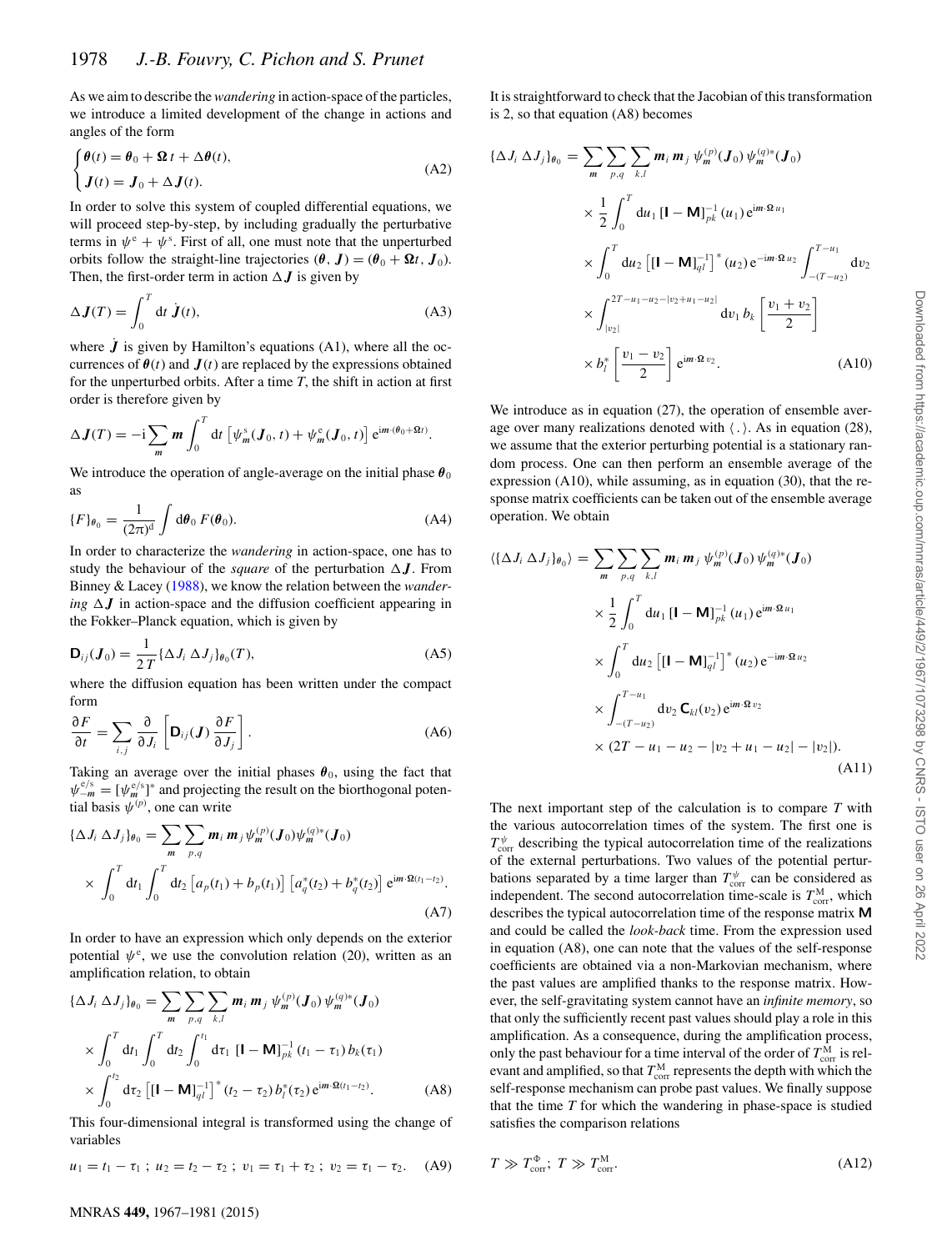As a consequence, the integration boundaries appearing in (A11) become

$$
\langle \{\Delta J_i \,\Delta J_j\}_{\theta_0} \rangle = \sum_{m} \sum_{p,q} \sum_{k,l} m_i \, m_j \, \psi_m^{(p)}(\mathbf{J}_0) \, \psi_m^{(q)*}(\mathbf{J}_0)
$$
\n
$$
\times \frac{1}{2} \int_0^{T_{\text{corr}}^{\text{M}}} \mathrm{d}u_1 \, [\mathbf{I} - \mathbf{M}]_{pk}^{-1} (u_1) \, \mathrm{e}^{\mathrm{i}m \cdot \Omega \, u_1}
$$
\n
$$
\times \int_0^{T_{\text{corr}}^{\text{M}}} \mathrm{d}u_2 \, [\mathbf{I} - \mathbf{M}]_{ql}^{-1}]^* (u_2) \, \mathrm{e}^{-\mathrm{i}m \cdot \Omega \, u_2}
$$
\n
$$
\times \int_{-T_{\text{corr}}^{\psi}}^{T_{\text{corr}}^{\psi}} \mathrm{d}v_2 \, \mathbf{C}_{kl}(v_2) \, \mathrm{e}^{\mathrm{i}m \cdot \Omega \, v_2}
$$
\n
$$
\times (2T - u_1 - u_2 - |v_2 + u_1 - u_2| - |v_2|). \tag{A13}
$$

Thanks to the assumptions (A12), one can see that the last term of equation (A11) can be approximated by 2*T*. The remaining integrations can then be seen as truncated temporal Fourier transforms, so that equation (A11) becomes

$$
\langle \{\Delta J_i \,\Delta J_j\}_{\theta_0}\rangle = T \sum_m \sum_{p,q} \sum_{k,l} m_i \, m_j \, \psi_m^{(p)}(\mathbf{J}_0) \, \psi_m^{(q)*}(\mathbf{J}_0)
$$

$$
\times [\mathbf{I} - \widehat{\mathbf{M}}]_{pk}^{-1}(\mathbf{m} \cdot \mathbf{\Omega}) \left[ [\mathbf{I} - \widehat{\mathbf{M}}]_{ql}^{-1}(\mathbf{m} \cdot \mathbf{\Omega}) \right]^* \widehat{\mathbf{C}}_{kl}(\mathbf{m} \cdot \mathbf{\Omega}). \tag{A14}
$$

The last step of the simplification is to recall that equation (19) guarantees that  $\widehat{\mathbf{M}}^* = \widehat{\mathbf{M}}^t$ , so that using equation (A5), we finally obtain the expression of the diffusion coefficients from equation (A6) which read

$$
\mathbf{D}_{ij}(\boldsymbol{J}_0) = \frac{1}{2} \sum_{m} \sum_{p,q} \boldsymbol{m}_i \, \boldsymbol{m}_j \, \psi_m^{(p)}(\boldsymbol{J}_0) \, \psi_m^{(q)*}(\boldsymbol{J}_0)
$$
\n
$$
\times \left[ [\mathbf{I} - \widehat{\mathbf{M}}]^{-1} \cdot \widehat{\mathbf{C}} \cdot [\mathbf{I} - \widehat{\mathbf{M}}]^{-1} \right]_{pq} (\boldsymbol{m} \cdot \boldsymbol{\Omega}). \tag{A15}
$$

With this approach, we recover the same diffusion coefficients as the ones obtained in equation (36) via the quasi-linear approach presented in the main text.

#### **APPENDIX B: WKB RESPONSE MATRIX**

We estimate the value of the diagonal response matrix coefficients introduced in equation (69) within the WKB approximation. Using the definition of  $h(R_g)$  from equation (70) and the fact that  $J_\phi$  is an increasing function of  $R_g$ , the integration on  $J_\phi$  in equation (69) takes the form

$$
\int dR_g h(R_g) \frac{1}{\sqrt{2\pi(\sigma/\sqrt{2})^2}} \exp \left[-\frac{(R_g - R_0)^2}{2(\sigma/\sqrt{2})^2}\right].
$$
 (B1)

One should note that in this expression, we have a Gaussian of spread  $\sigma/\sqrt{2}$  in  $R_g$ , correctly normalized in order to have an integral over  $R<sub>g</sub>$  equal to 1. Assuming that this Gaussian is sufficiently peaked, we may replace it by  $\delta_D(R_g - R_0)$ , so that the integral on  $J_\phi$  can be dropped. For a Schwarzschild distribution function as in equation (45), we then obtain

$$
\mathbf{M}_{\left[k_{\phi},k_{\mathrm{r}},R_{0}\right],\left[k_{\phi},k_{\mathrm{r}},R_{0}\right]}(\omega)
$$
\n
$$
= (2\pi)^{2} \mathcal{A}^{2} \left| \frac{\mathrm{d} J_{\phi}}{\mathrm{d} R_{g}} \right|_{R_{0}} \frac{\Omega \Sigma}{\pi \kappa \sigma_{\mathrm{r}}^{2}} \sum_{m_{\mathrm{r}}} \frac{1}{\omega - m_{\mathrm{r}} \kappa - k_{\phi} \Omega}
$$

$$
\times \left\{ \left[ -m_r \frac{\kappa}{\sigma_r^2} + k_\phi \frac{\partial}{\partial J_\phi} \left[ \ln \left( \frac{\Omega \Sigma}{\kappa \sigma_r^2} \right) \right] \right] \int \mathrm{d}J_r \, \mathrm{e}^{-\frac{\kappa J_r}{\sigma_r^2}} \mathcal{J}_{m_r}^2(H_{k_\phi}(k_r)) - k_\phi \frac{\partial}{\partial J_\phi} \left[ \frac{\kappa}{\sigma_r^2} \right] \int \mathrm{d}J_r \, J_r \, \mathrm{e}^{-\frac{\kappa J_r}{\sigma_r^2}} \mathcal{J}_{m_r}^2(H_{k_\phi}(k_r)) \right\}.
$$
 (B2)

In order to perform the integration on  $J_r$ , the first step is to notice that the only dependence on  $J_r$  in the Bessel terms is in  $H_{m_\phi}(k_r)$ , through  $A = \sqrt{2J_r/\kappa}$ . Therefore, we will use the two integration formula (see formula 6.615.1 from Gradshteyn & Ryzhik 2007)

$$
\begin{cases}\n\int_0^{+\infty} dJ_r e^{-\alpha J_r} \mathcal{J}_{m_r}^2(\beta \sqrt{J_r}) = \frac{e^{-\beta^2/2\alpha}}{\alpha} \mathcal{I}_{m_r} \left[ \frac{\beta^2}{2\alpha} \right], \\
\int_0^{+\infty} dJ_r J_r e^{-\alpha J_r} \mathcal{J}_{m_r}^2(\beta \sqrt{J_r}) = \frac{e^{-\beta^2/2\alpha}}{\alpha^2} \left\{ \left[ -\frac{\beta^2}{2\alpha} + 1 + |m_r| \right] \mathcal{I}_{m_r} \right. \\
\left. \left[ \frac{\beta^2}{2\alpha} \right] + \frac{\beta^2}{2\alpha} \mathcal{I}_{|m_r|+1} \left[ \frac{\beta^2}{2\alpha} \right] \right\}.\n\end{cases}
$$
\n(B3)

where  $\alpha > 0$ ,  $\beta > 0$ , and  $m_r \in \mathbb{Z}$ . First, let us write out explicitly the dependence of  $\mathcal{H}_{k_{\phi}}(k_{r})$  with  $J_{r}$ . From equations (43) and (65), we find that

$$
\mathcal{H}_{k_{\phi}}(k_{\rm r}) = \sqrt{J_{\rm r}} \,\beta,\tag{B4}
$$

where  $\beta$  is defined as

$$
\beta = \sqrt{\frac{2}{\kappa} \left[ k_{\rm r}^2 + k_{\phi}^2 \left[ \frac{2\Omega}{\kappa R_{\rm g}} \right]^2 \right]} \simeq \sqrt{\frac{2}{\kappa}} k_{\rm r}.
$$
 (B5)

This approximate expression has been obtained using the same approximation as in equation (66). We also introduce the notation

$$
\chi = \frac{\sigma_{\rm r}^2}{\kappa^2} \left[ k_{\rm r}^2 + k_{\phi}^2 \left[ \frac{2\Omega}{\kappa R_{\rm g}} \right]^2 \right] \simeq \frac{\sigma_{\rm r}^2 k_{\rm r}^2}{\kappa^2}.
$$
 (B6)

We are now able to compute the integrals on  $J_r$  from equation (B2), to obtain

$$
\hat{\mathbf{M}}_{\left[k_{\phi},k_{\text{r}},R_{0}\right],\left[k_{\phi},k_{\text{r}},R_{0}\right]}(\omega)
$$
\n
$$
= (2\pi)^{2} A^{2} \left| \frac{dJ_{\phi}}{dR_{g}} \right|_{R_{0}} \frac{\Omega \Sigma}{\pi \kappa \sigma_{\text{r}}^{2}} \sum_{m_{\text{r}}} \frac{1}{\omega - m_{\text{r}} \kappa - k_{\phi} \Omega}
$$
\n
$$
\times \left\{ e^{-\chi} \frac{\sigma_{\text{r}}^{2}}{\kappa} \mathcal{I}_{m_{\text{r}}}[\chi] \left[ -m_{\text{r}} \frac{\kappa}{\sigma_{\text{r}}^{2}} + k_{\phi} \frac{\partial}{\partial J_{\phi}} \left[ \ln \left( \frac{\Omega \Sigma}{\kappa \sigma_{\text{r}}^{2}} \right) \right] \right]
$$
\n
$$
-k_{\phi} \frac{\partial}{\partial J_{\phi}} \left[ \frac{\kappa}{\sigma_{\text{r}}^{2}} \right] e^{-\chi} \frac{\sigma_{\text{r}}^{4}}{\kappa^{2}} \left[ (1 + |m_{\text{r}}| - \chi) \mathcal{I}_{m_{\text{r}}}[\chi] + \chi \mathcal{I}_{|m_{\text{r}}|+1}[\chi] \right] \right\}.
$$
\n(B7)

In order to simplify this expression, we recall that we have the property  $\mathcal{I}_{-m_r}(\chi) = \mathcal{I}_{m_r}(\chi)$ . Therefore, in equation (B7), we have to study four types of sums on  $m_r$ , which may be simplified as

$$
\begin{cases}\n\sum_{m_{\rm r} \in \mathbb{Z}} \frac{m_{\rm r} \mathcal{I}_{m_{\rm r}}[\chi]}{\omega' - m_{\rm r} \kappa} = -\frac{2}{\kappa} \sum_{m_{\rm r}=1}^{+\infty} \frac{\mathcal{I}_{m_{\rm r}}[\chi]}{1 - [\omega'/m_{\rm r} \kappa]^2},\\
\sum_{m_{\rm r} \in \mathbb{Z}} \frac{\mathcal{I}_{m_{\rm r}}[\chi]}{\omega' - m_{\rm r} \kappa} = \frac{\mathcal{I}_0[\chi]}{\omega'} + \frac{2}{\omega'} \sum_{m_{\rm r}=1}^{+\infty} \frac{\mathcal{I}_{m_{\rm r}}[\chi]}{1 - [m_{\rm r} \kappa/\omega']^2},\n\end{cases} \tag{B8}
$$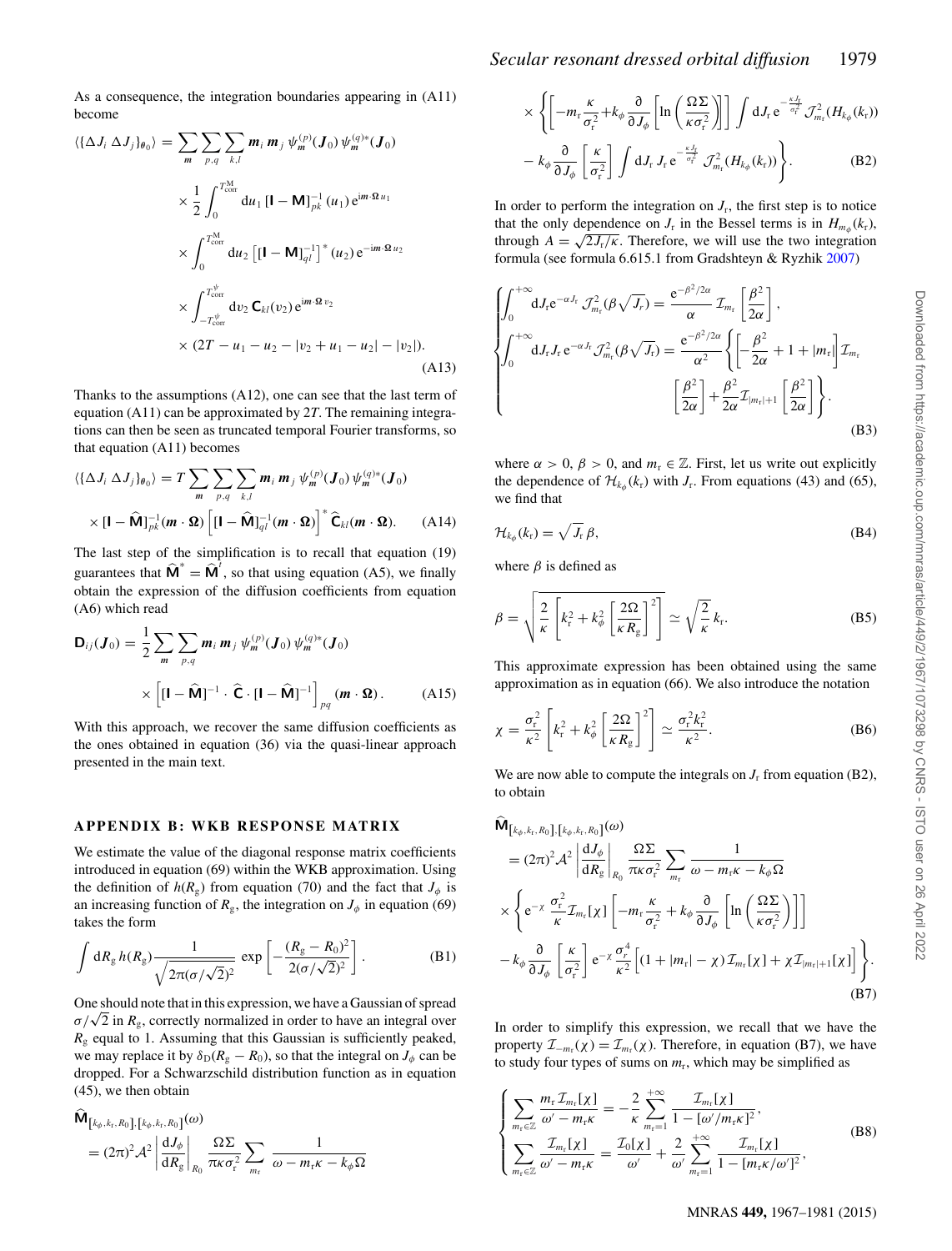$$
\begin{cases}\n\sum_{m_{\rm r} \in \mathbb{Z}} \frac{|m_{\rm r}| \mathcal{I}_{m_{\rm r}}[\chi]}{\omega' - m_{\rm r} \kappa} = \frac{2}{\omega'} \sum_{m_{\rm r} = 1}^{+\infty} \frac{m_{\rm r} \mathcal{I}_{m_{\rm r}}[\chi]}{1 - [m_{\rm r} \kappa/\omega']^2},\\ \sum_{m_{\rm r} \in \mathbb{Z}} \frac{\mathcal{I}_{|m_{\rm r}|+1}[\chi]}{\omega' - m_{\rm r} \kappa} = \frac{\mathcal{I}_{1}[\chi]}{\omega'} + \frac{2}{\omega'} \sum_{m_{\rm r} = 1}^{+\infty} \frac{\mathcal{I}_{m_{\rm r}+1}[\chi]}{1 - [m_{\rm r} \kappa/\omega']^2},\n\end{cases} (B9)
$$

where we use  $\omega' = \omega - k_{\phi} \Omega_{\phi}$ . We define the dimensionless parameter *s* as

$$
s = \frac{\omega - k_{\phi} \Omega}{\kappa}.
$$
 (B10)

We also introduce the reduction factor  $\mathcal{F}(s, \chi)$  (Kalnajs 1965; Lin & Shu 1966) and similar functions  $\mathcal{G}(s, \chi)$ ,  $\mathcal{H}(s, \chi)$  and  $\mathcal{I}(s, \chi)$ defined as

$$
\begin{cases}\n\mathcal{F}(s,\chi) = 2(1-s^2)\frac{e^{-\chi}}{\chi} \sum_{m_t=1}^{+\infty} \frac{\mathcal{I}_{m_t[\chi]}}{1-[s/m_t]^2},\\ \n\mathcal{G}(s,\chi) = 2(1-s^2)\frac{e^{-\chi}}{\chi} \left[ \frac{1}{2} \frac{\mathcal{I}_{0[\chi]}}{s} + \frac{1}{s} \sum_{m_t=1}^{+\infty} \frac{\mathcal{I}_{m_t[\chi]}}{1-[m_t/s]^2} \right],\\ \n\mathcal{H}(s,\chi) = 2(1-s^2)\frac{e^{-\chi}}{\chi} \frac{1}{s} \sum_{m_t=1}^{+\infty} \frac{m_t \mathcal{I}_{m_t[\chi]}}{1-[m_t/s]^2},\\ \n\mathcal{I}(s,\chi) = 2(1-s^2)\frac{e^{-\chi}}{\chi} \left[ \frac{1}{2} \frac{\mathcal{I}_{1[\chi]}}{s} + \frac{1}{s} \sum_{m_t=1}^{+\infty} \frac{\mathcal{I}_{m_t+1[\chi]}}{1-[m_t/s]^2} \right].\n\end{cases}
$$
\n(B11)

Moreover, we notice that we can use the simplification  $\partial/\partial J_{\phi}$   $\left[\kappa/\sigma_{\rm r}^2\right] \sigma_{\rm r}^4/\kappa^2 = -\partial/\partial J_{\phi}$   $\left[\sigma_{\rm r}^2/\kappa\right]$ , and that thanks to equation (42) one can also explicitly compute tion (42), one can also explicitly compute

$$
\left| \frac{\mathrm{d}J_{\phi}}{\mathrm{d}R_{\mathrm{g}}} \right|_{R_{0}} = \left. \frac{R_{\mathrm{g}}^{3}\kappa^{2}}{2J_{\phi}} \right|_{R_{0}} = \frac{R_{0}\kappa^{2}}{2\Omega}.
$$
\n(B12)

Finally, using the expression of the amplitude of the basis potentials from equation (63), we obtain a detailed expression of the matrix coefficients as

$$
\widehat{\mathbf{M}}_{\left[k_{\phi}^{p},k_{\tau}^{p},R_{0}\right],\left[k_{\phi}^{q},k_{\tau}^{q},R_{0}\right]}(\omega)=\delta_{k_{\phi}^{p}}^{k_{\phi}^{q}}\delta_{k_{\tau}^{p}}^{k_{\tau}^{q}}\frac{2\pi G\Sigma|k_{\tau}|}{\kappa^{2}(1-s^{2})}\times\left\{\mathcal{F}(s,\chi)+k_{\phi}^{p}\frac{\sigma_{\tau}^{2}}{\kappa}\frac{\partial}{\partial J_{\phi}}\left[\ln\left(\frac{\Omega\Sigma}{\kappa\sigma_{\tau}^{2}}\right)\right]\mathcal{G}(s,\chi) +k_{\phi}^{p}\frac{\partial}{\partial J_{\phi}}\left[\frac{\sigma_{\tau}^{2}}{\kappa}\right]\left[(1-\chi)\mathcal{G}(s,\chi)+\mathcal{H}(s,\chi)+\chi\mathcal{I}(s,\chi)\right]\right\},\tag{B13}
$$

where one must remember that within the WKB approximation, the response matrix is diagonal. For a tepid disc, we may neglect some of the terms appearing in equation (B13). A tepid disc corresponds to a disc where the orbits possess a small radial energy, so that all the orbits are close to circular orbits. It also implies that <sup>|</sup>∂*F*<sup>0</sup>*/*∂*J*<sup>r</sup>||∂*F*<sup>0</sup>*/*∂*Jφ*|. For a Schwarzschild distribution function, the typical spread in *J<sub>r</sub>* is of the order of  $\sigma_r^2/\kappa$ , so that we may consider equation (B13) as a limited development in  $\sigma_r^2 / \kappa$  and  $\partial / \partial J_\phi$   $[\sigma_r^2 / \kappa]$ . Therefore, for a tepid disc the diago-<br>nal coefficients of the response matrix finally take the form given nal coefficients of the response matrix finally take the form given in equation (74).

### **APPENDIX C: AUTOCORRELATION DIAGONALIZATION**

Let us now show how the hypothesis of spatially quasi-stationarity of the external perturbations introduced in equation (98) leads to a *diagonalization* of the autocorrelation with respect to the radial frequencies  $k_r$  as shown in equation (99). In order to shorten the notations, we do not write anymore the dependence with respect to the azimuthal number  $m<sub>\phi</sub>$ , and the exterior perturbation will be noted as  $\psi = \psi^e$ . As a consequence, the assumption of temporal and quasi-spatial stationarity from equation (98) takes the form and quasi-spatial stationarity from equation (98) takes the form

$$
\langle \psi[R_1, t_1] \psi^*[R_2, t_2] \rangle = C[t_1 - t_2, R_1 - R_2, (R_1 + R_2)/2]. \quad (C1)
$$

Equation (94) for the diffusion coefficients requires us to study the term  $\left\langle \widehat{\psi}_{k_i} [R_g, \omega_1] \widehat{\psi}_{k_i^2} [R_g, \omega_2] \right\rangle$ . Using the definition of the terms of the terms of the terms of the terms of the terms of the terms of the terms of the terms of the terms of the terms of the loca temporal Fourier transform from equation (11) and the local radial Fourier transform from equation (84), we may rewrite it as

$$
\left\langle \widehat{\psi}_{k_{\rm f}^1} [R_{\rm g}, \omega_1] \widehat{\psi}_{k_{\rm f}^2}^*[R_{\rm g}, \omega_2] \right\rangle
$$
  
=  $\frac{1}{4\pi^2} \int dt_1 dt_2 dR_1 dR_2 e^{i\omega_1 t_1} e^{-i\omega_2 t_2} \langle \psi[R_1, t_1] \psi^*[R_2, t_2] \rangle$   
×  $g[R_{\rm g} - R_1] g[R_{\rm g} - R_2] e^{-i(R_1 - R_{\rm g})k_{\rm f}^1} e^{i(R_2 - R_{\rm g})k_{\rm f}^2},$  (C2)

where  $g[R]$  is defined as

$$
g[R] = \exp\left[-R^2/(2\sigma^2)\right].
$$
 (C3)

We now use the assumption from equation (C1) relative to the radial dependences of the perturbation autocorrelation, and the change of variables

$$
\begin{cases} u_t = t_1 + t_2 & ; \quad v_t = t_1 - t_2, \\ u_r = \frac{1}{2}(R_1 + R_2) & ; \quad v_r = R_1 - R_2. \end{cases}
$$
 (C4)

This transformation is of determinant 2, so that equation (C2) becomes

$$
\left\langle \widehat{\psi}_{k_{t}^{1}} [R_{g}, \omega_{1}] \widehat{\psi}_{k_{t}^{2}}^{*} [R_{g}, \omega_{2}] \right\rangle
$$
\n
$$
= \frac{1}{8\pi^{2}} \int du_{t} dv_{t} du_{r} dv_{r} e^{i\frac{\omega_{1} - \omega_{2}}{2}u_{t}} e^{i\frac{\omega_{1} + \omega_{2}}{2}v_{t}}
$$
\n
$$
\times e^{-i(k_{t}^{1} - k_{t}^{2})u_{r}} e^{-i\frac{k_{t}^{1} + k_{t}^{2}}{2}v_{r}} e^{iR_{g}(k_{t}^{1} - k_{t}^{2})}
$$
\n
$$
\times g[R_{g} - u_{r} - v_{r}/2] g[R_{g} - u_{r} + v_{r}/2] \mathcal{C}[v_{t}, v_{r}, u_{r}].
$$
\n(C5)

The integration on  $u_t$  is straightforward and is equal to  $2\pi\delta_D((\omega_1 - \omega_2)/2)$ . The integration on  $v_t$  is then direct and gives  $\mathcal{C}[\omega_1, v_r, u_r]$ . Finally, we note that the product of the two Gaus-<br>sians in equation (C5) can be rewritten in order to disentangle the sians in equation (C5) can be rewritten in order to disentangle the dependences on  $u_r$  and  $v_r$  to read

$$
g[R_{g} - u_{r} - v_{r}/2]g[R_{g} - u_{r} + v_{r}/2] = g[\sqrt{2}(R_{g} - u_{r})]g[v_{r}/\sqrt{2}],
$$
\n(C6)

where the presence of  $\sqrt{2}$  comes from the definition of the *g* function introduced in equation (C3). One can then rewrite equation (C5) as

$$
\left\langle \hat{\psi}_{k_{\tau}^{1}}[R_{g}, \omega_{1}] \hat{\psi}_{k_{\tau}^{2}}^{*}[R_{g}, \omega_{2}] \right\rangle
$$
\n
$$
= \frac{1}{2\pi} e^{iR_{g}(k_{\tau}^{1} - k_{\tau}^{2})} \delta_{D}(\omega_{1} - \omega_{2}) \int dv_{r} e^{-i\frac{k_{\tau}^{1} + k_{\tau}^{2}}{2}v_{r}} g[v_{r}/\sqrt{2}]
$$
\n
$$
\times \int du_{r} \hat{C}[\omega_{1}, v_{r}, u_{r}] g[\sqrt{2}(R_{g} - u_{r})] e^{-i(k_{\tau}^{1} - k_{\tau}^{2})u_{r}}.
$$
\n(C7)

As we have assumed that the function  $u_r \mapsto C[\omega_1, v_r, u_r]$  is a slowly<br>varying function, we may take it out of the integration on u and varying function, we may take it out of the integration on  $u_r$  and